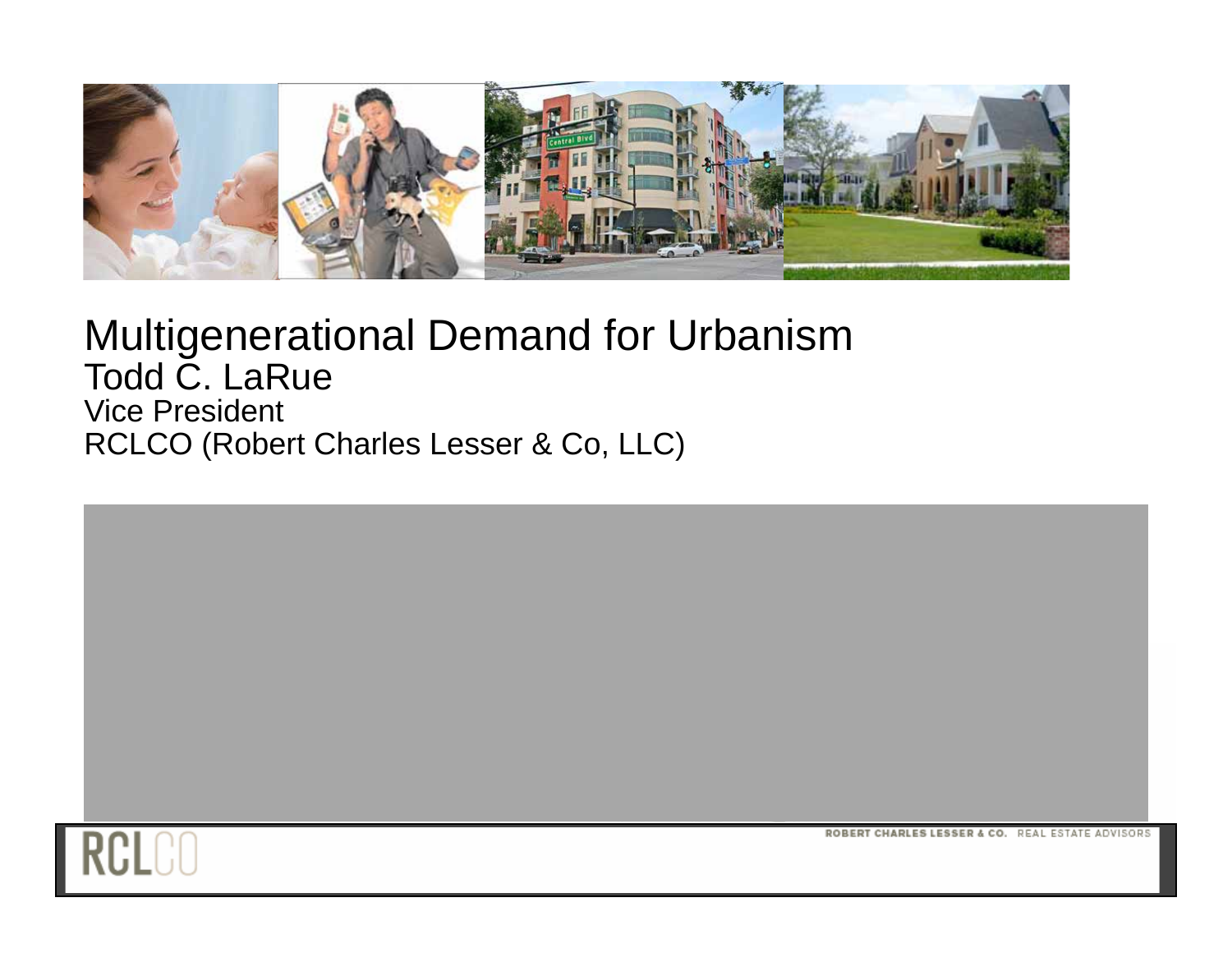### **OVERVIEW**

- Demographic trends and life stages influencing preferences for various housing choices
- ▶ What are they looking for and what trade-offs are they willing to make?
	- Boomers
	- Gen X & Y
- **▶ Implications**

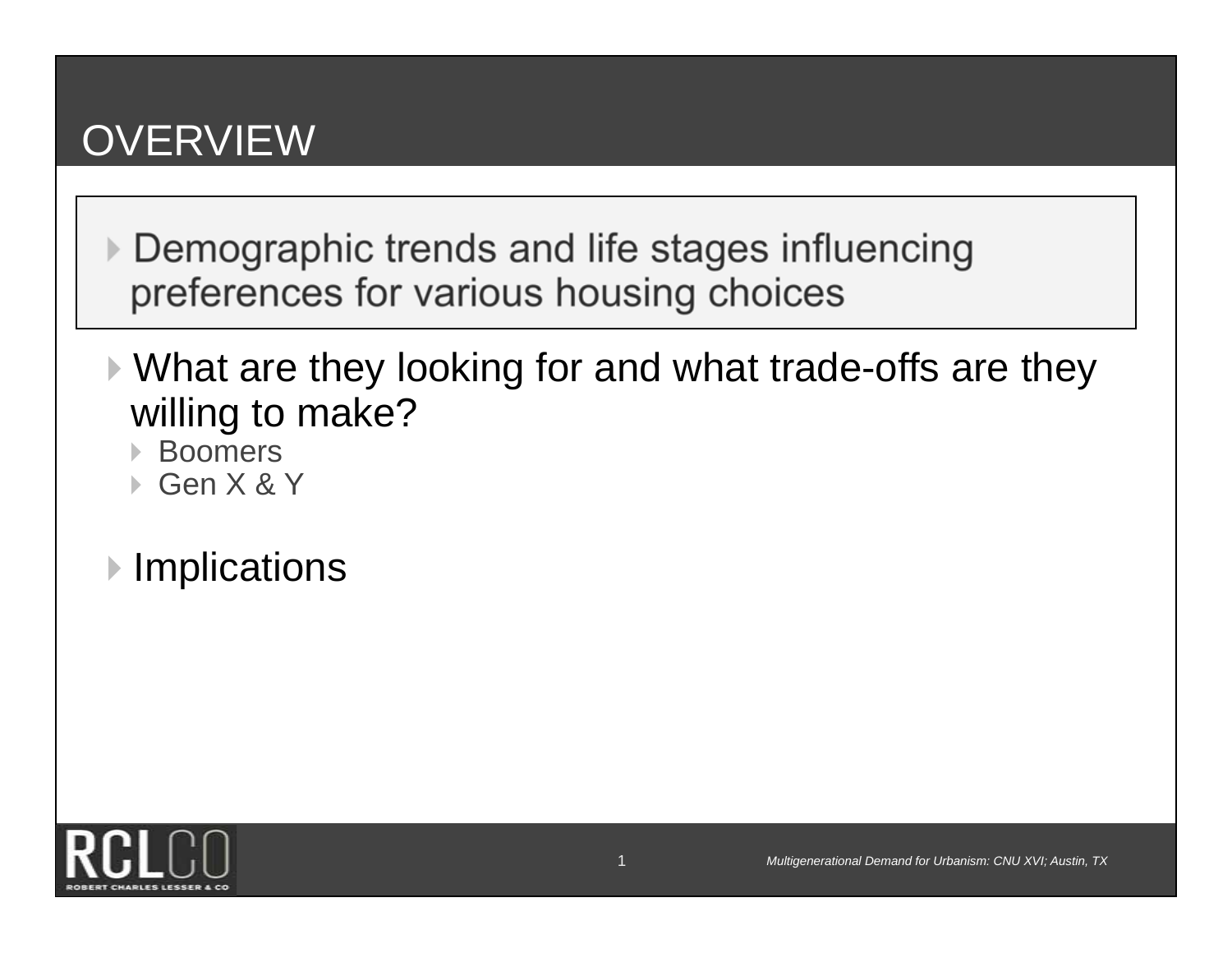#### GENERATIONS – GEN Y MAKES UP THE LARGEST SHARE OF THE U.S. POPULATION, FOLLOWED BY BABY BOOMERS, AND GEN X

| <b>Generation</b>         | <b>Born</b>    | <b>2008 Age</b> | 2007 % of<br><b>Nation</b> | 2007 # of<br><b>People</b> |
|---------------------------|----------------|-----------------|----------------------------|----------------------------|
| <b>Eisenhowers</b>        | Before 1946    | $62+$           | 17%                        | 51M                        |
| <b>Baby Boomers</b>       | $1946 - 1964$  | $43 - 62$       | 27%                        | <b>78M</b>                 |
| <b>Generation X</b>       | $1965 - 1980$  | $27 - 43$       | 18%                        | <b>52M</b>                 |
| <b>Echo Boomers/Gen Y</b> | $1981 - 1999$  | $8 - 27$        | 27%                        | 80M+                       |
| <b>Post Echo/Gen Z</b>    | 2000 and After | $0 - 8$         | 10%                        | <b>30M</b>                 |

SOURCE: Claritas, National Center for Health Statistics

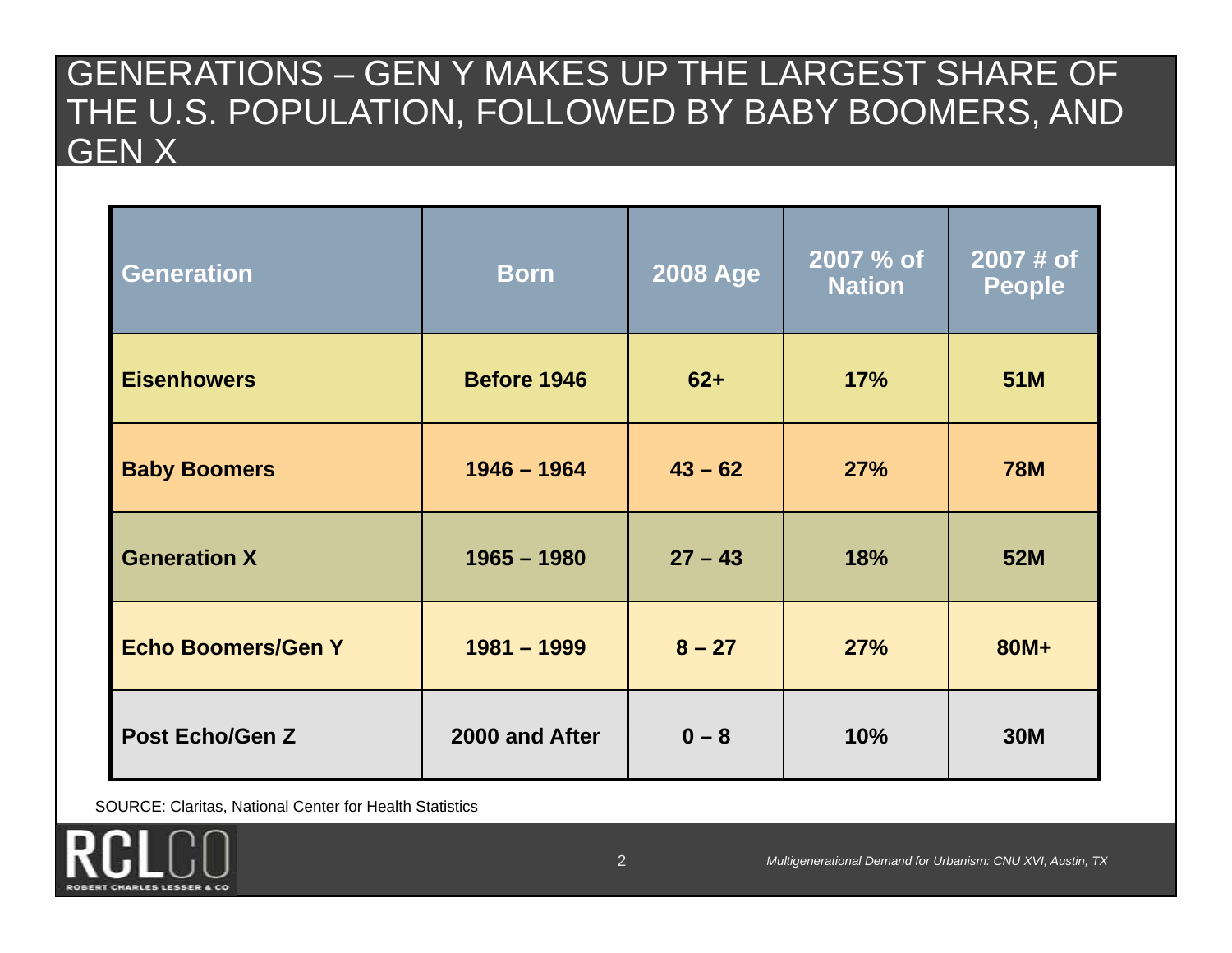# FINDINGS: 1/3 WANT SMART GROWTH\* PRODUCTS

- ▶ Reviews of existing studies on consumer demand...
- ▶ Survey's conducted by Robert Charles Lesser & Co. LLC…
	- • Consistently find that about a third of the market prefers smart growth products
		- –Demand increases with shorter commute
- ▶ Share of the market growing due to
	- •Demographic trends and
	- •Changing buyer preferences (lifestage changes)



\*New urbanist, TOD, Urban infill, Suburban infill, conservation-oriented



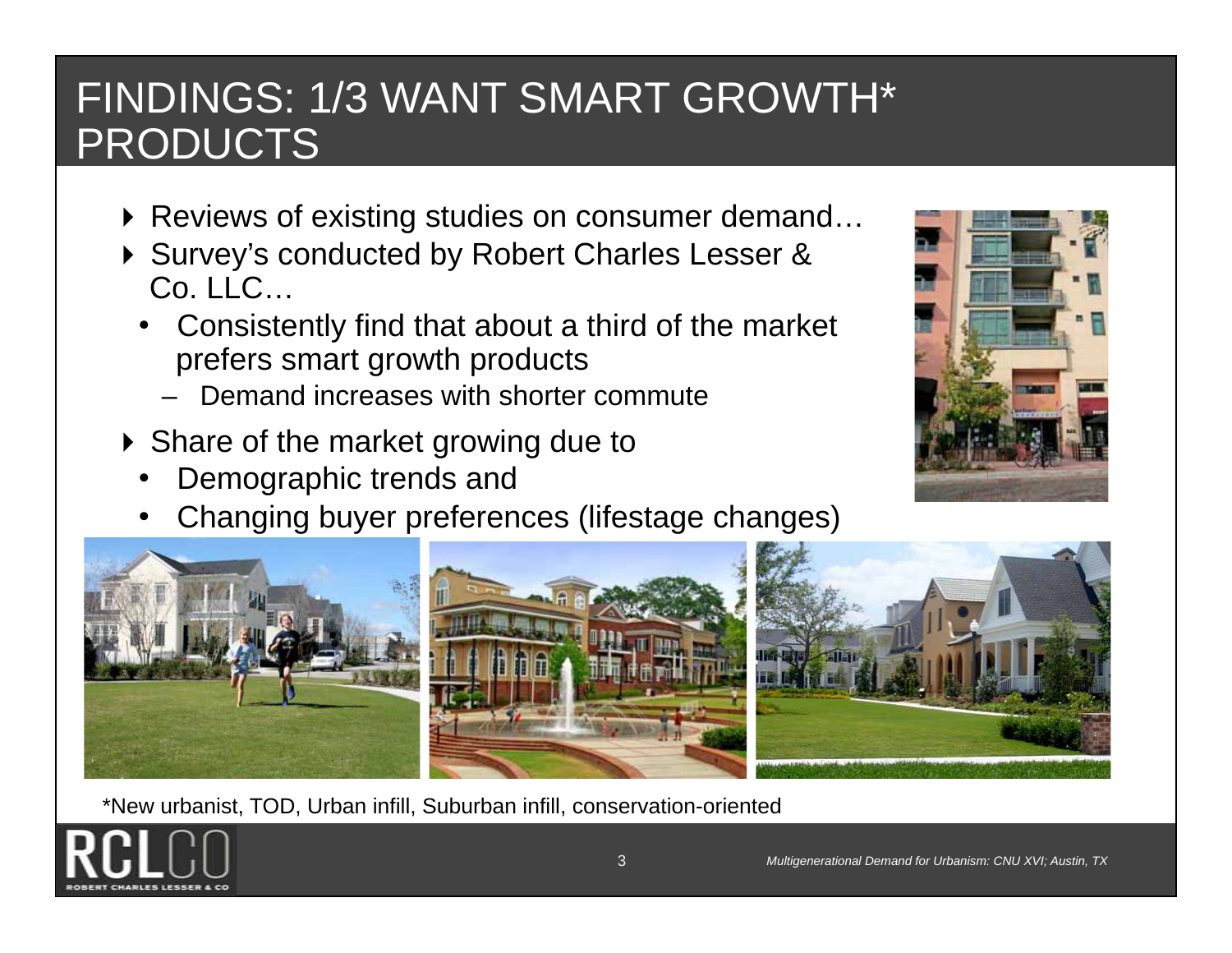# LIFE STAGE INFLUENCES HOUSING CHOICE – GEN Y MOVES TO HOME OWNERSHIP IN NEAR FUTURE

|      | <b>Student</b><br><b>Housing</b> | Single &<br><b>Roommate</b><br><b>Rental</b> | <b>Rent as</b><br>Couple /<br>1 <sup>st</sup> Home | Young<br><b>Family</b><br>Own | <b>Mature</b><br><b>Family</b><br><b>Own</b> | <b>Empty</b><br><b>Nester</b><br><b>Downsize</b><br><b>Own</b> | <b>Retiree</b><br><b>Senior</b><br><b>Housing</b> |
|------|----------------------------------|----------------------------------------------|----------------------------------------------------|-------------------------------|----------------------------------------------|----------------------------------------------------------------|---------------------------------------------------|
| 2007 | <b>Gen Y</b>                     | <b>Gen Y</b>                                 | <b>Gen X</b>                                       | <b>Gen X</b>                  | <b>Baby B</b>                                | <b>Baby B</b>                                                  | <b>Eisen</b><br><b>Baby B</b>                     |
| 2010 | <b>Gen Y</b>                     | <b>Gen Y</b>                                 | <b>Gen Y</b>                                       | <b>Gen X</b><br>Gen (Y)       | <b>Gen X</b><br><b>Baby B</b>                | <b>Baby B</b>                                                  | <b>Baby B</b><br><b>Eisen</b>                     |
| 2015 | <b>Gen Y</b>                     | <b>Gen Y</b>                                 | <b>Gen Y</b>                                       | <b>Gen Y</b>                  | <b>Gen X</b>                                 | <b>Baby B</b><br><b>Gen X</b>                                  | <b>Baby B</b><br><b>Eisen</b>                     |
| 2020 | Gen Z                            | <b>Gen Y</b>                                 | <b>Gen Y</b>                                       | <b>Gen Y</b>                  | <b>Gen X</b><br><b>Gen Y</b>                 | <b>Gen X</b><br><b>Baby B</b>                                  | <b>Baby B</b>                                     |

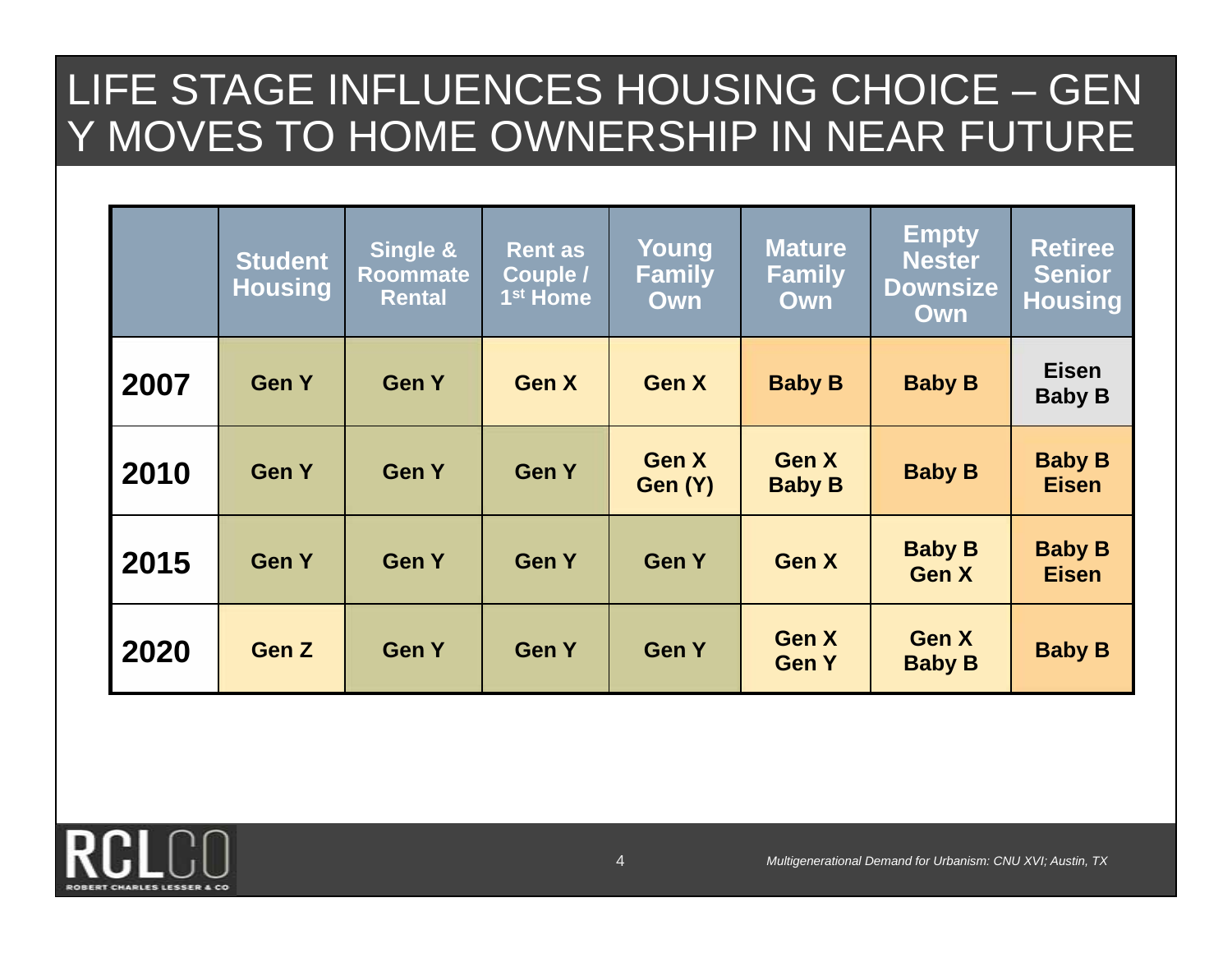#### DEMOGRAPHIC SHIFTS = GROWING MARKET FOR COMMUNITIES TARGETING CHANGING NEEDS OF MULTIPLE **GENERATIONS**

- ▶ We built the suburbs during Boomer's peak family forming years
- More married couples without kids
- ▶ Gen X/Gen Y increasing home ownership rates
- More single parents
- More people living alone



| <b>Household Type</b> | 1970 | 2000 | 2030 |  |
|-----------------------|------|------|------|--|
| <b>Family HH</b>      | 81%  | 69%  | 65%  |  |
| with Children         | 40%  | 32%  | 21%  |  |
| Nonfamily HH          | 19%  | 31%  | 35%  |  |
| <b>Living Alone</b>   | 17%  | 25%  | 29%  |  |

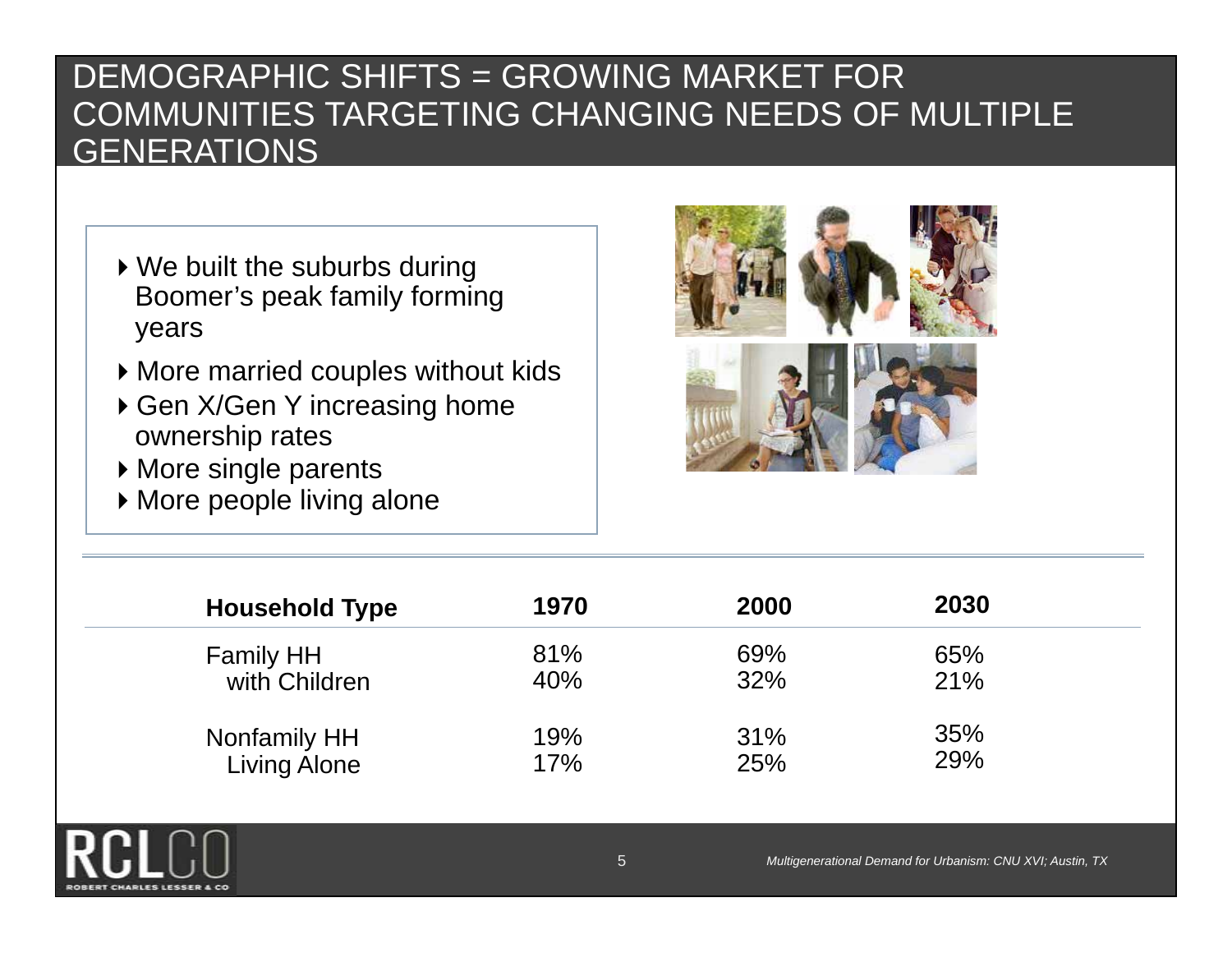# **OVERVIEW**

- ▶ Demographic trends and life stages influencing housing choices
- **What are they looking for and what trade-offs are they willing to make?** 
	- **Boomers**
	- **Gen X & Y**

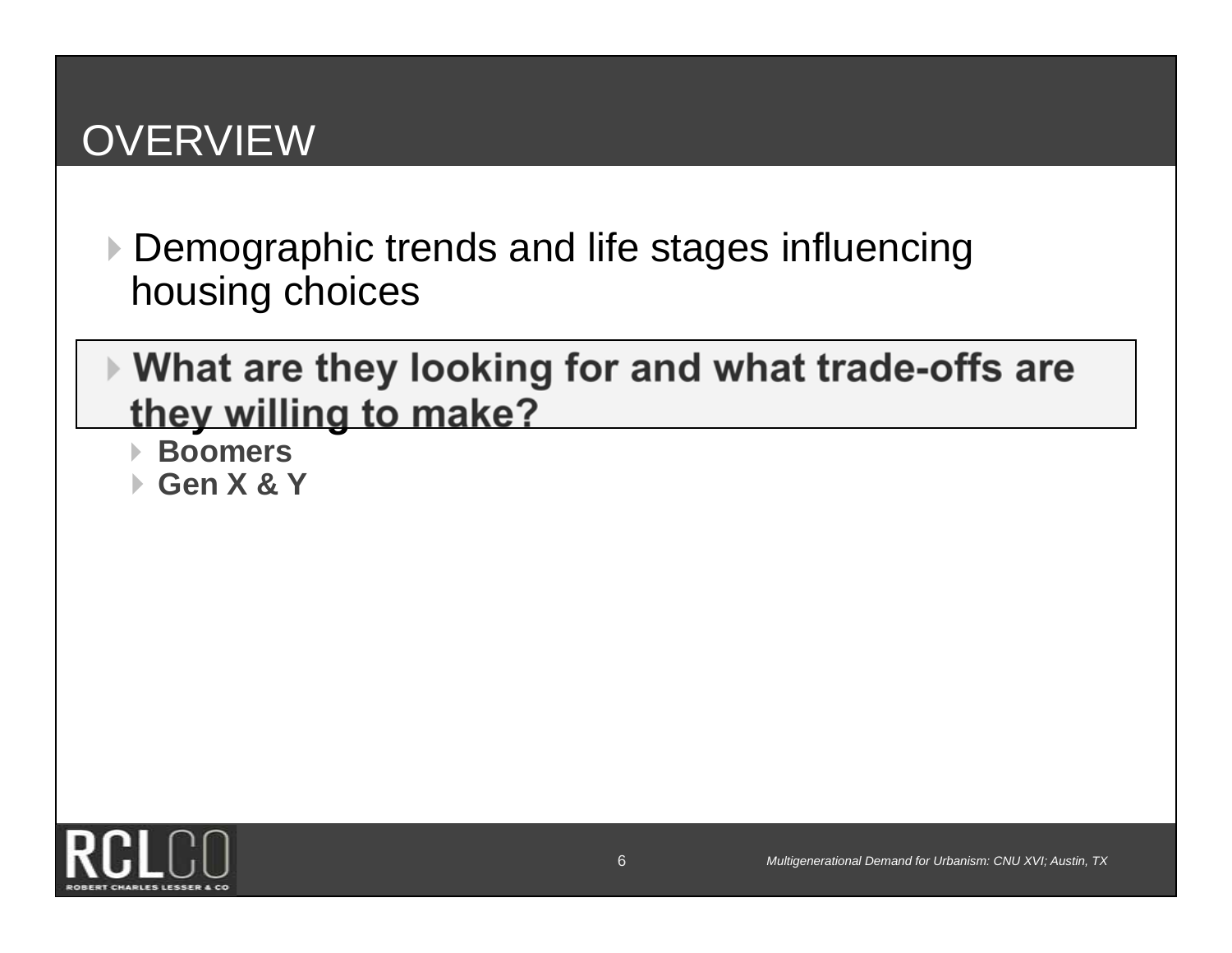#### HOME PURCHASE CRITERIA CHANGE WITH AGE



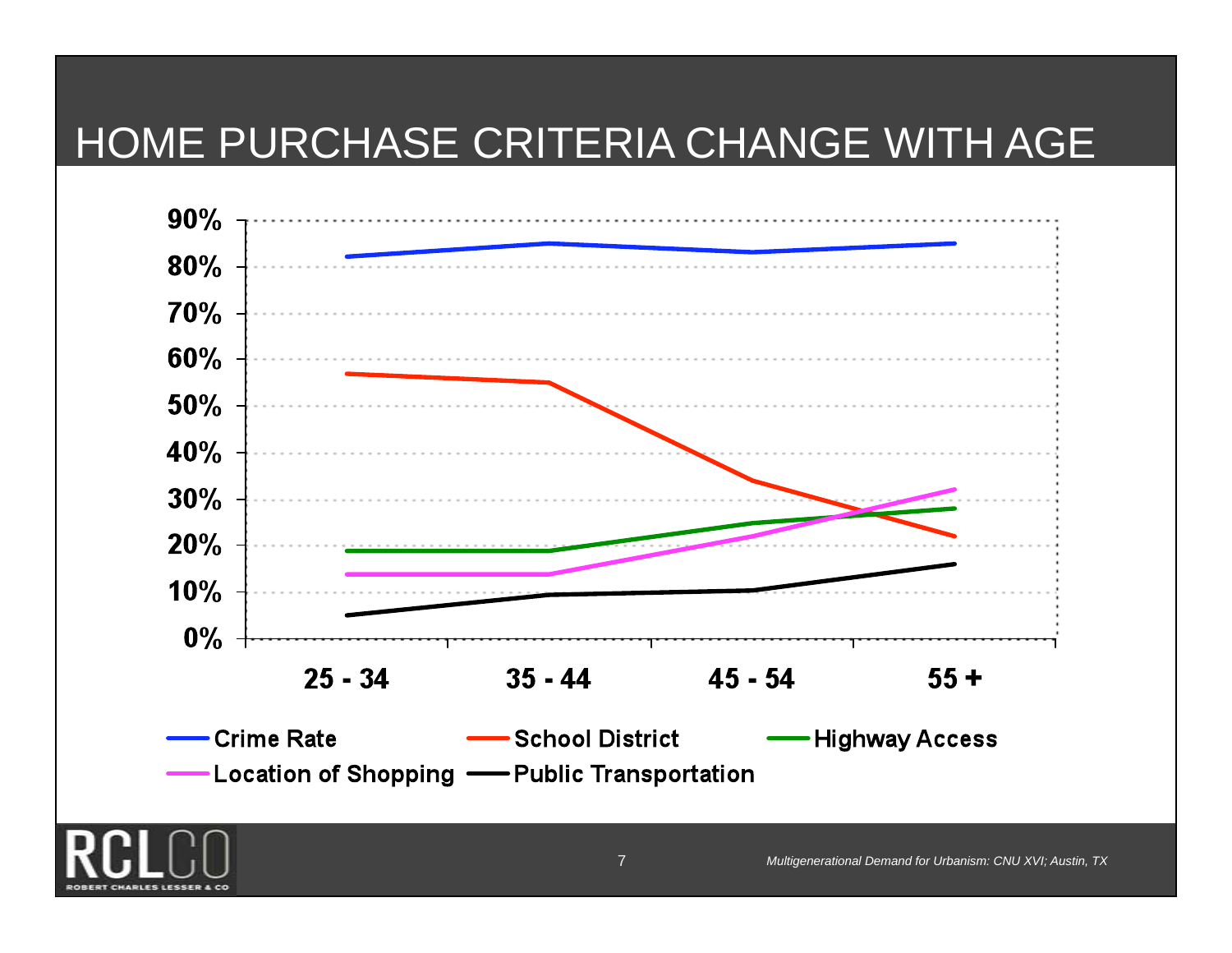# HOUSING PURCHASE DECISIONS ARE **COMPLICATED**

- ▶ Consumers make "trade-offs" when choosing housing
	- •Larger lot or a shorter commute to work
	- •Larger home or a better quality home
	- • Closer to shopping and services or spend more time driving
	- •Etc.
- $\blacktriangleright$  Rather than a single dominant housing preference, there is a significant market for a variety of housing alternatives[1]

[1] Dowell Myers and Elizabeth Gearin, Current Preferences and Future Demand for Denser Residential Environments; University of California, 2001





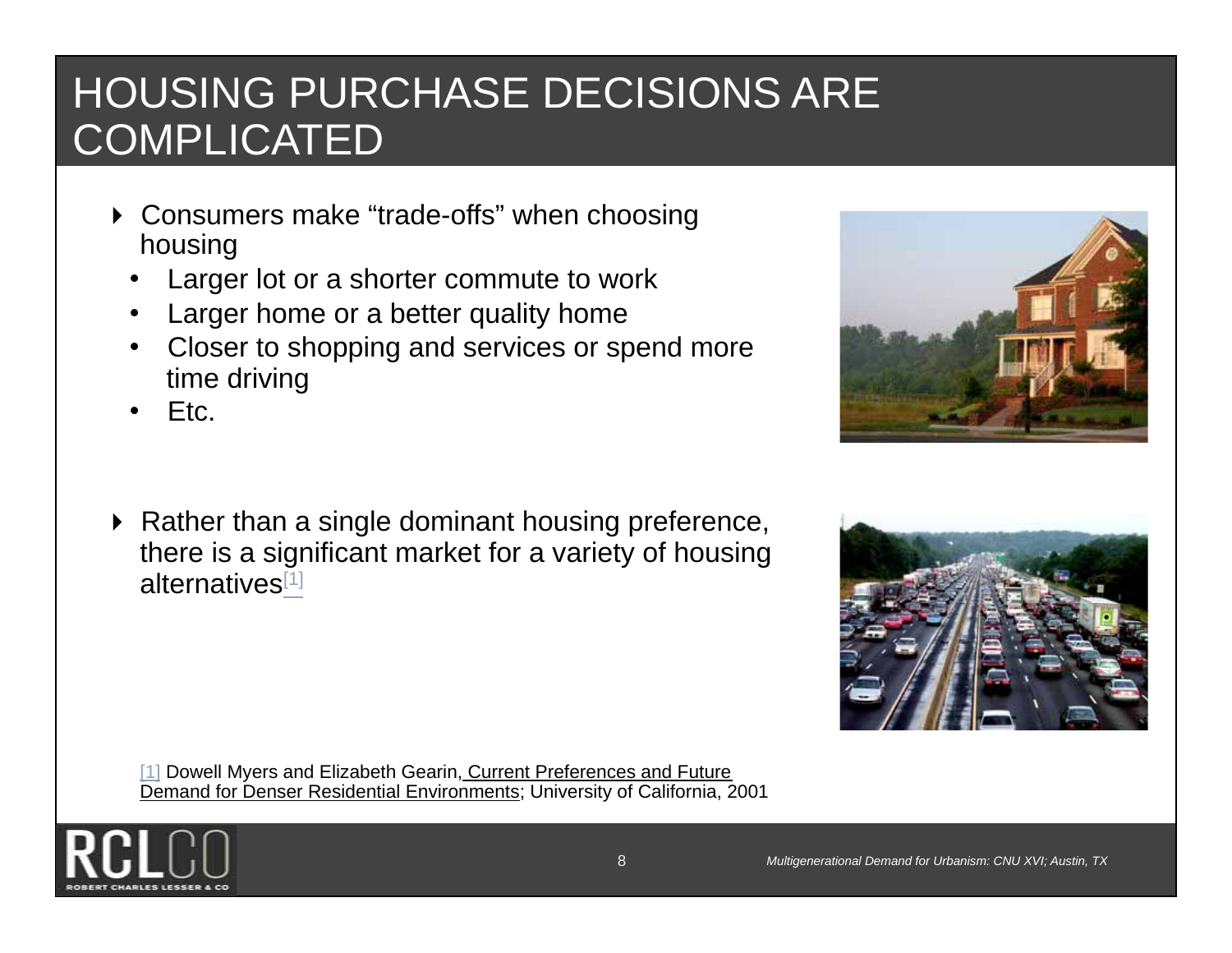# NATIONAL SURVEY ON COMMUNITIES

**Community A – 55%**  Single Family homes, large lots No sidewalks Drive to shopping and schools within a few miles Commute to work in 45 minutes or less Public transportation distant or unavailable

**Community B – 45%**  Mix of Single Family and other housing **Sidewalks** Shopping and schools are close, walkable Commutes less than 45 min Public transportation is available



- **Commute time- a major factor in choice:** 
	- **50% choose smaller lot IF shorter commute**
	- **30% choose being closer to stores and smaller lot, but same commute**

Source: National Association of Realtors, Smart Growth America 2004

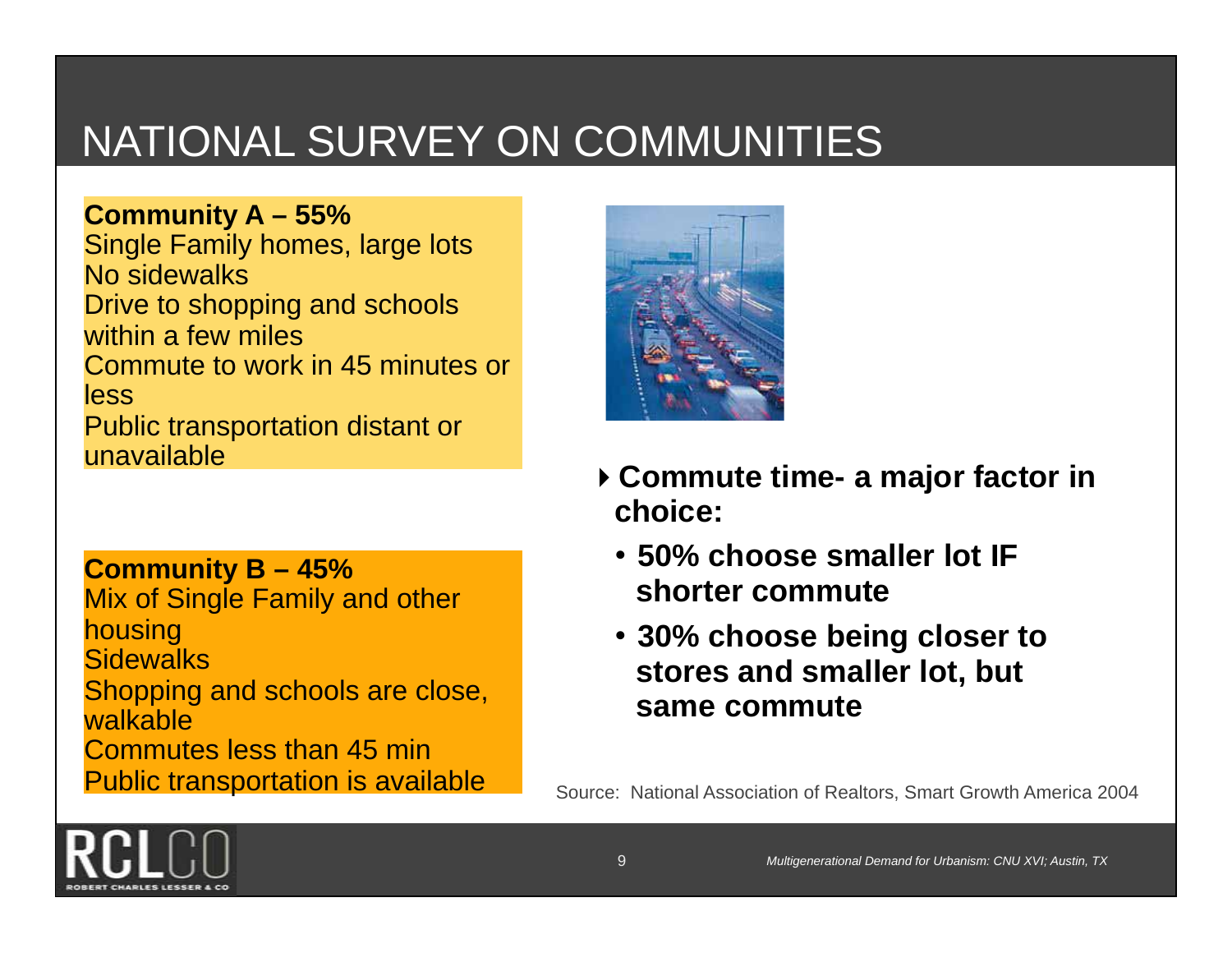#### NEIGHBORHOOD PREFERENCE BY HOUSING TYPES: WHERE DO PEOPLE WANT TO LIVE BASED ON THEIR TYPE OF HOME?

| NEIGHBORHOOD PREFERENCE BY PREFERRED HOUSING TYPE, 2007 |                     |                 |                                         |  |  |
|---------------------------------------------------------|---------------------|-----------------|-----------------------------------------|--|--|
|                                                         | <b>MULTI-FAMILY</b> | <b>ATTACHED</b> | <b>SINGLE-FAMILY</b><br><b>DETACHED</b> |  |  |
| <b>Center City</b>                                      | 15%                 | $1\%$           | 4%                                      |  |  |
| <b>Metro Core</b>                                       | 22%                 | 3%              | 5%                                      |  |  |
| <b>TND</b>                                              | 19%                 | 16%             | 21%                                     |  |  |
| <b>MPC</b>                                              | 25%                 | 40%             | 26%                                     |  |  |
| Suburban Neighborhood                                   | 21%                 | 40%             | 44%                                     |  |  |
| <b>TOTAL:</b>                                           | 100%                | 100%            | 100%                                    |  |  |

- Higher density product types are not solely limited to city settings: more than half of multifamily home dwellers express preference to be in a more suburban setting.
- Overall consumer preference will likely shift with demographic changes (older, smaller households, etc.).

SOURCE: RCLCO Consumer Research, Summer 2007

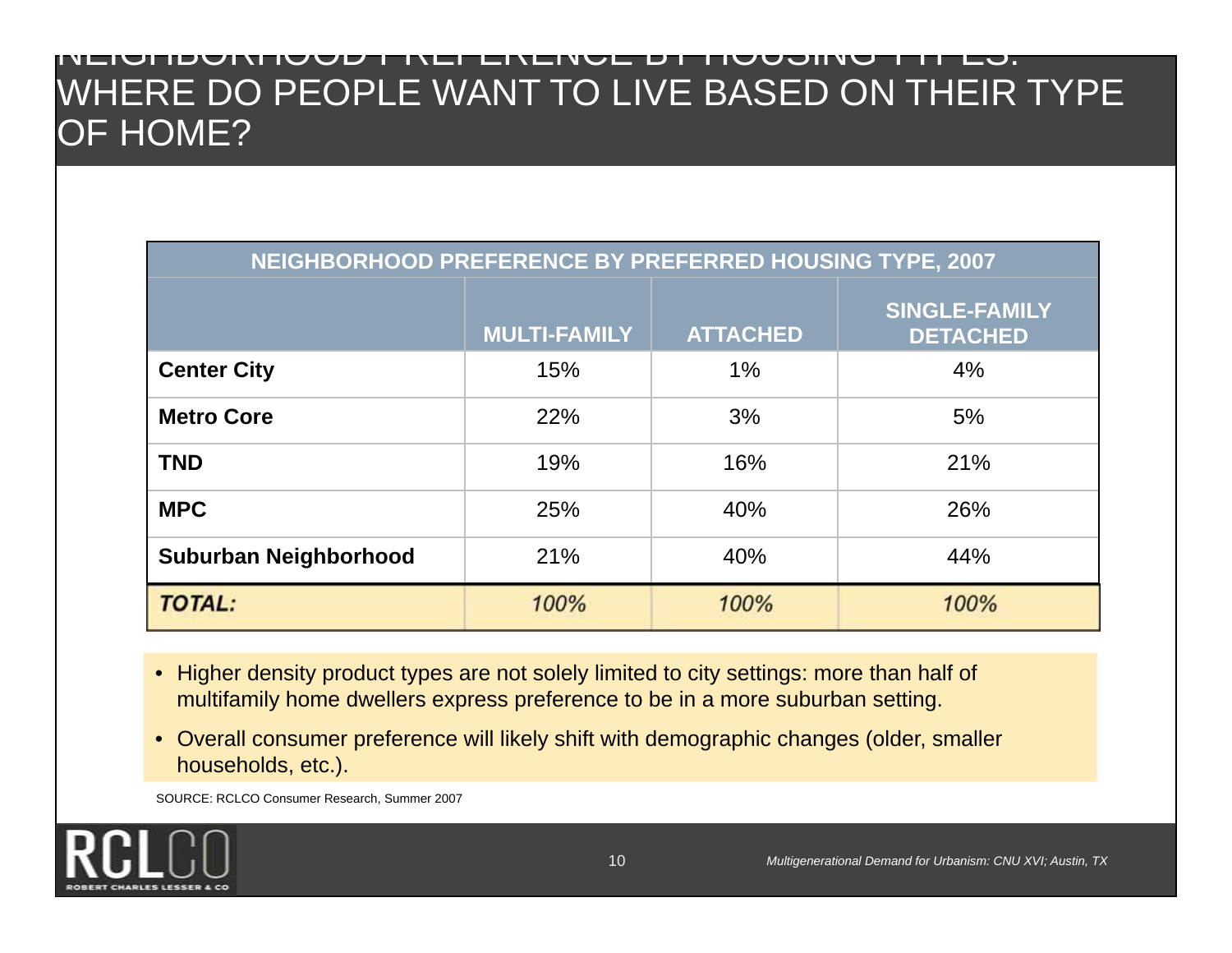# RCLCO CONSUMER RESEARCH

MARKET DEMAND FOR DENSITY CROSSES MULTIPLE GENERATIONS

- Life stage and income are key variables in the degree of interest in denser communities offering variety of product types
- ▶ High interest among most market segments, including families (20%+)
	- •Highest interest among "empty nesters" and singles
- Respondents at virtually all life stages would like to live within walking distance of a town center
	- • Being close to town center, ability to walk to shops, restaurants and other amenities strongest age 50 and above
		- Desire for convenience and sociability
- With number of single person and empty nester households increasing, size of the market is growing



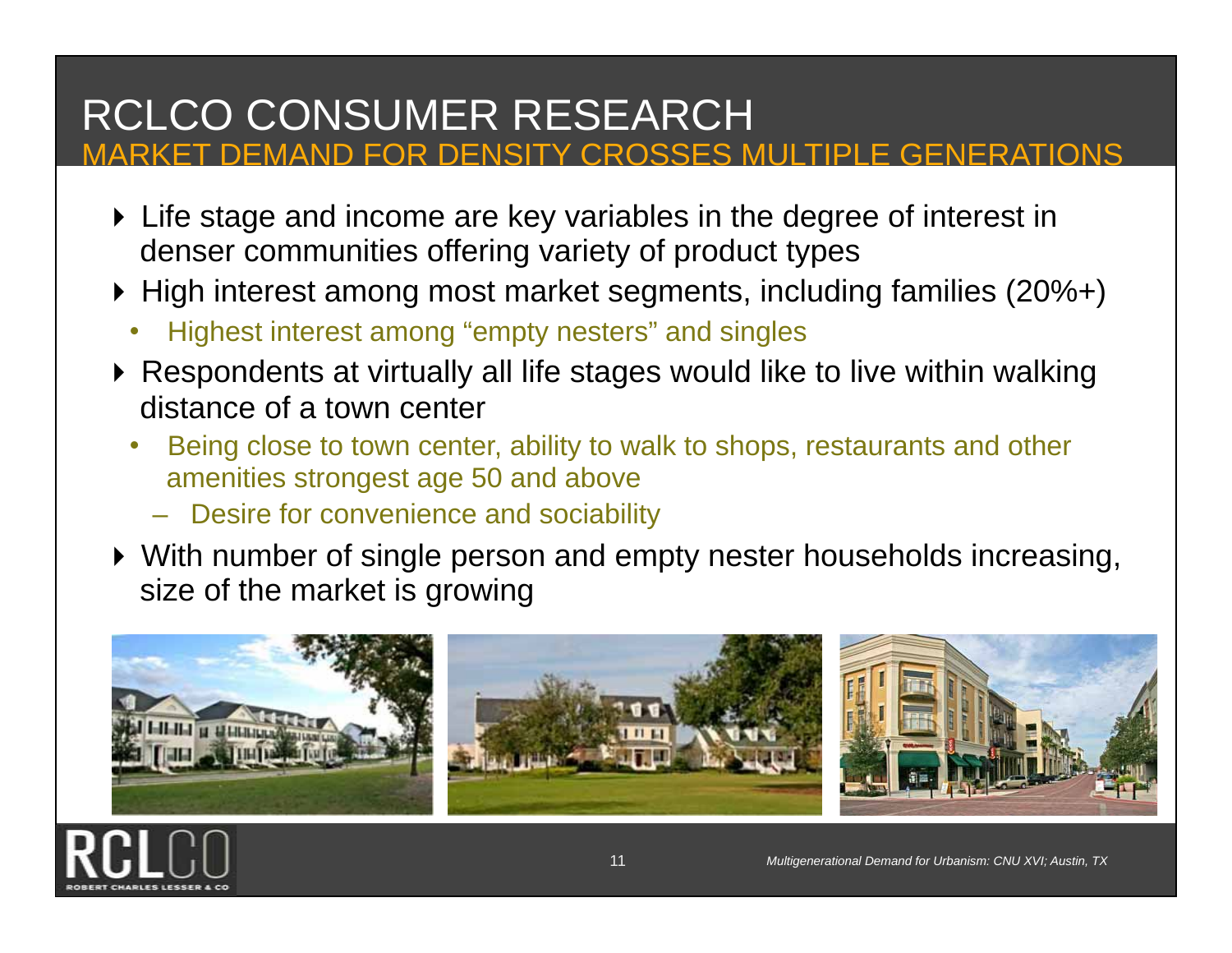# **OVERVIEW**

- ▶ Demographic trends and life stages influencing housing choices
- ▶ What are they looking for and what trade-offs are they willing to make?
	- **Boomers**
	- Gen X & Y

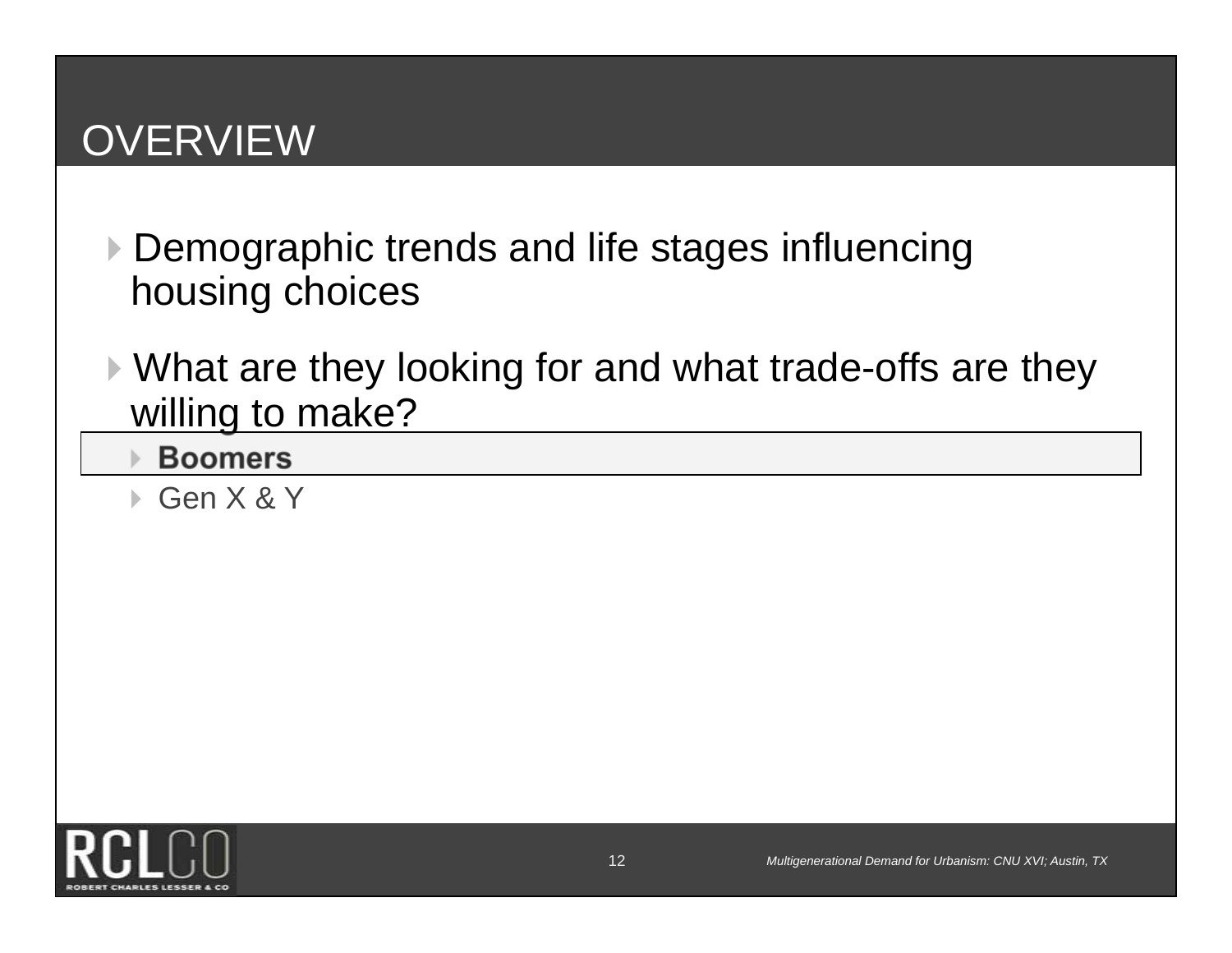# AT THE MACRO LEVEL, BOOMERS FALL INTO TWO BROAD GROUPS…

#### **Those interested in Age Oriented Lifestyles (Up to 19%\*)**

- Still don't consider themselves "elderly" prefer to be "hip"
	- Give new meaning to the word "active" in terms of amenities
- Demand lifelong learning opportunities and other types of engagement
- ▶ Expect to be healthier than their parents during retirement

#### **Those preferring Multi-generational communities (75%\*)**

- Aware of and don't mind large MPCs, but existing models don't meet unique preferences, e.g. smaller, more intimate neighborhoods, variation in products
- Enables them to live near their children, cultural activities, universities and schools, restaurants and urban rituals.
- ▶ They are less civic and sociable, less attracted by large clubhouses and busy group schedules. They want ownership and personal control over their stuff.
- Most want plenty of untamed space or at least access to it. They care deeply about the myth and story underlying their community.

\*Source: 2003 Baby Boomer Report by Del Webb

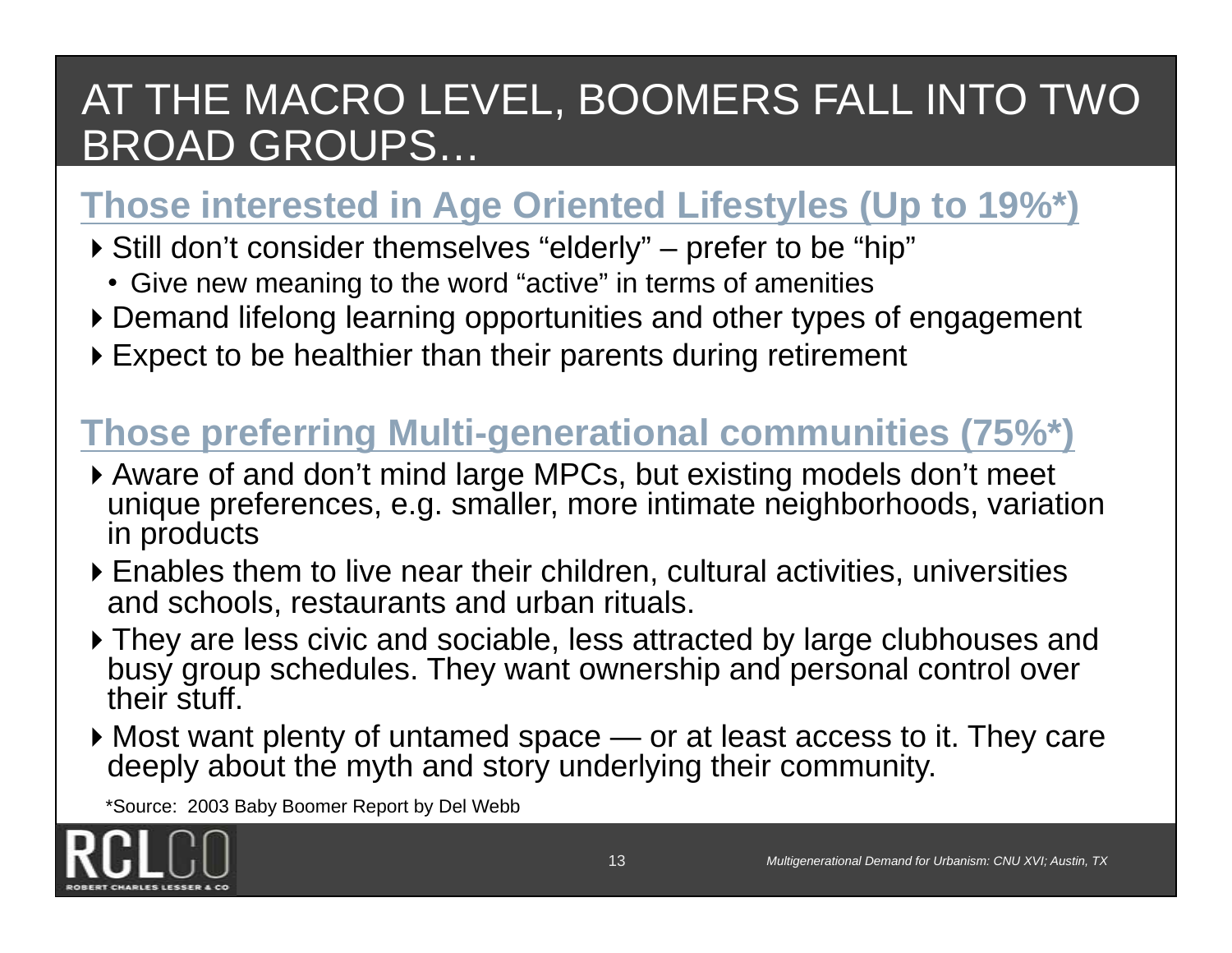# AT THE MICRO LEVEL, BOOMERS ARE ACTUALLY VERY SPLINTERED

**Baby Boomers are not comprised of a monolithic group, but permutations within…** 

- <u>Age</u>:
	- Leading edge reaching 60,
	- –Trailing edge in their 40's
- Household Composition:
	- –Singles
	- –Second/Third Families
	- –Young families,
	- Mature families,
	- –Empty Nesters and
	- "Never Nesters"
	- Multi-generational families
- Psychographics:
	- Innovators,
	- –Thinkers and
	- –Achievers
- <u>Lifestyle</u>:
	- –Private and Passive to Active and Social

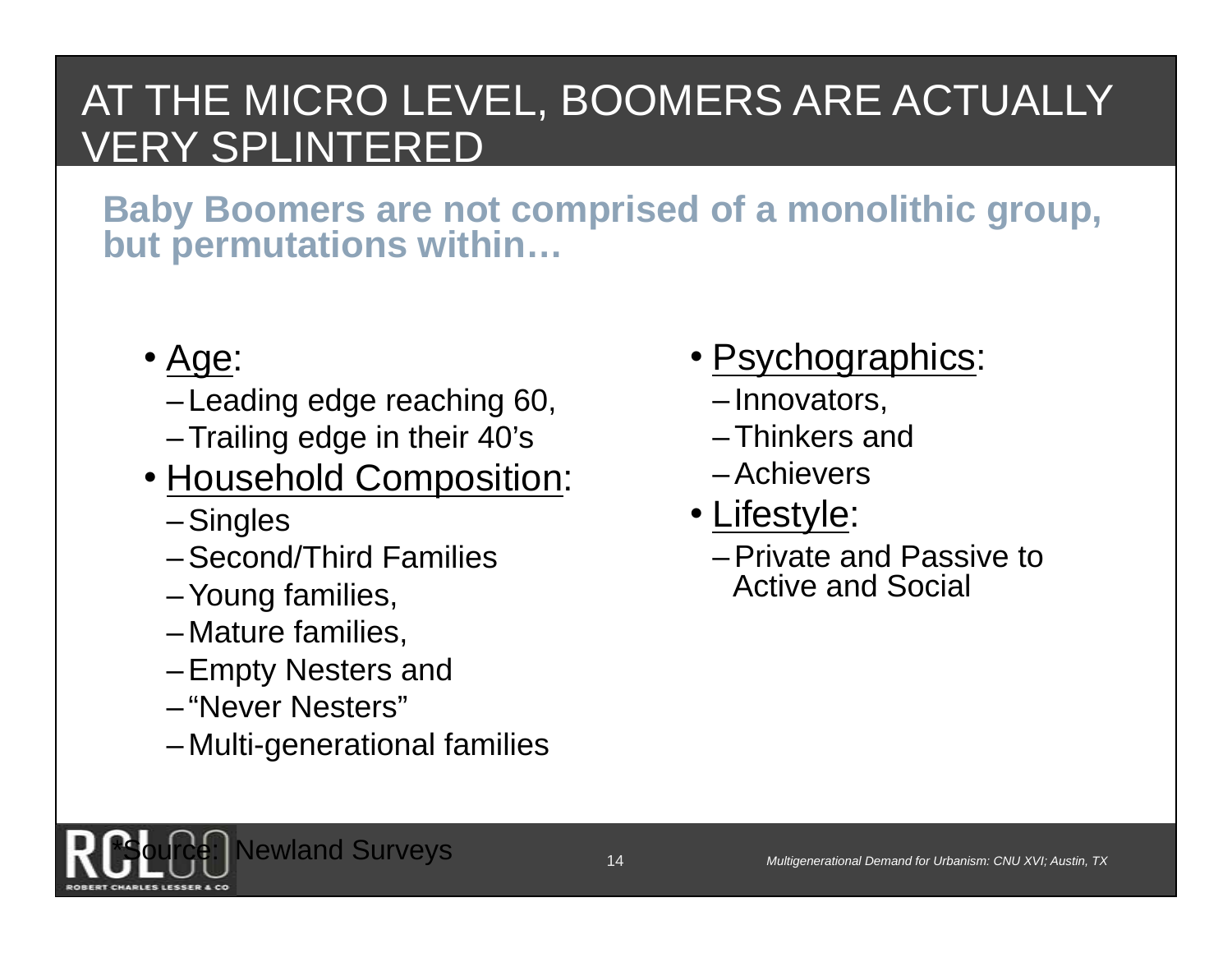#### MAJORITY OF CURRENT PLANNED COMMUNITIES OFFER A PRE-DEFINED LIFESTYLE, TURNING OFF BOOMERS/ RETIREES…

#### **MPC interest decreases as households mature…**

- Amenities and marketing are "family focused"
- Established MPCs not widely recognized as having a "nature conscience", a highly important community theme for mature buyers
- Housing too often "mass-produced", aiming for the middle of the market and lacking unique attributes.
- Production builders lack allowance for individual expression sought by experienced home buyers
- Floor plans not always designed with aging audience in mind, just adjusted if buyers happen to be older
- Successful MPCs tend to sprout in quality school districts, not necessarily locations desirable for aging households

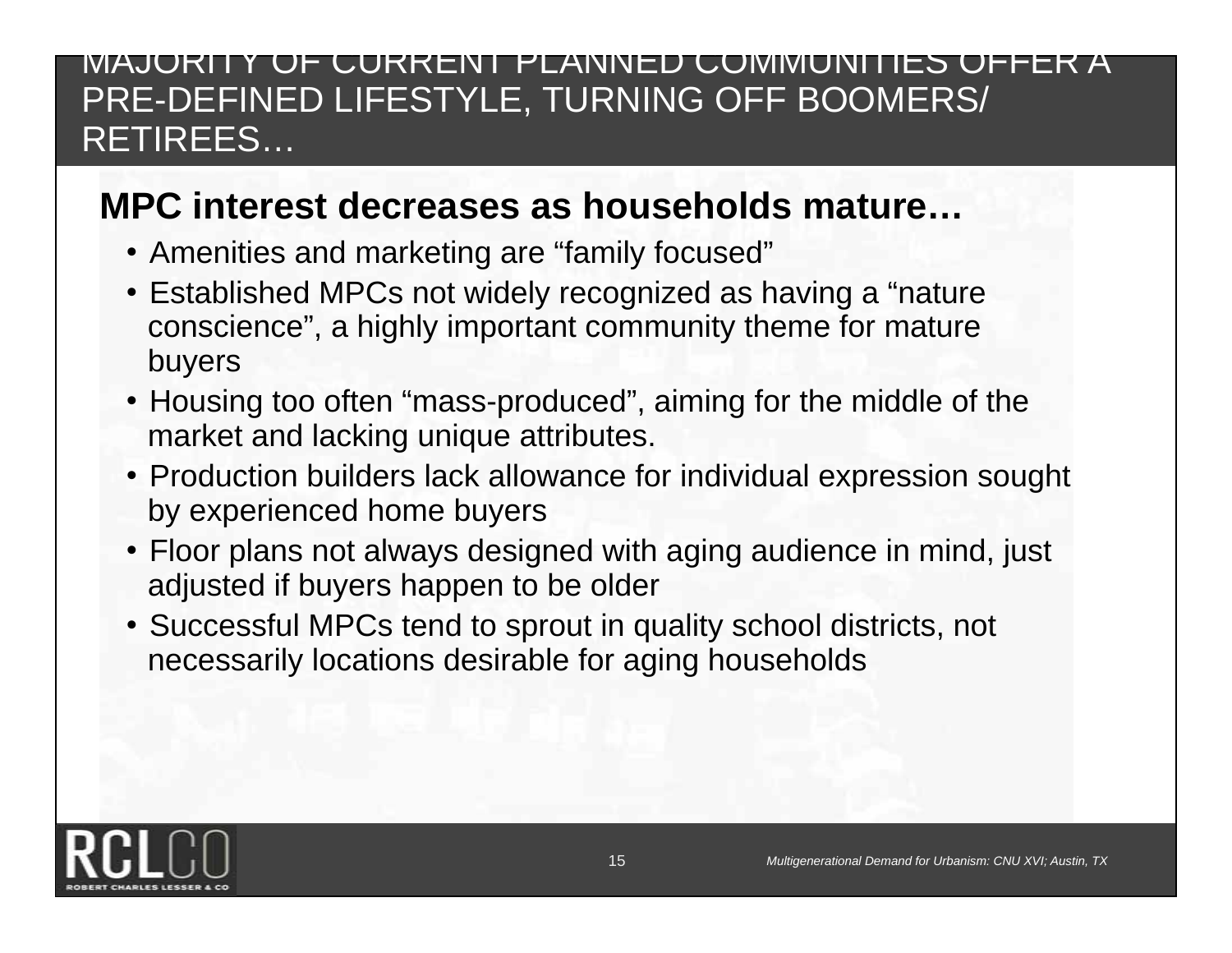# COMMUNITY MODELS ARE CHANGING…

|                               | <b>PAST</b>                                                                               | <b>PRESENT</b>                                                                              | <b>FUTURE</b>                                                                                           |
|-------------------------------|-------------------------------------------------------------------------------------------|---------------------------------------------------------------------------------------------|---------------------------------------------------------------------------------------------------------|
| <b>Generation</b>             | The Greatest Generation (1911-1924)<br><b>G.I. Generation (1900-1924)</b>                 | The Silent Generation (1925-1945)                                                           | The Baby Boomer Generation (1946-1965)                                                                  |
| Community<br>Type             | <b>Active Adult Community</b>                                                             | Age-Targeted/<br><b>Active Adult Community</b>                                              | <b>Multigenerational Community</b>                                                                      |
|                               |                                                                                           |                                                                                             |                                                                                                         |
| <b>Location</b>               | Primarily in Sunbelt states including - AZ, CA,<br>FL & TX                                | Prevalent in traditional Sunbelt states and at<br>the periphery of major metropolitan areas | Diversity in locations from secluded country<br>locations to dense urban settings.                      |
| <b>Retirement</b><br>Focus    | Forbearers unlikely to have provided a model<br>of retirement; Easy and affordable living | Flexibility and freedom in schedule to pursue<br>interests                                  | Health, well being and personal enrichment;<br>redefining mature; Who said anything about<br>retirement |
| <b>Perspective</b>            | Solitary passage; age segregated                                                          | Our time; retirement from work only; cocooning                                              | Intergenerational; back to a simpler life;<br>personal authenticity                                     |
| Financial<br><b>Resources</b> | Social Security, Modest Home Equity                                                       | Social Security, Declining Pension Funds,<br>401-K, Greater Home Equity                     | Primary Income, 401-K, Significant Home<br>Equity, Inheritance                                          |

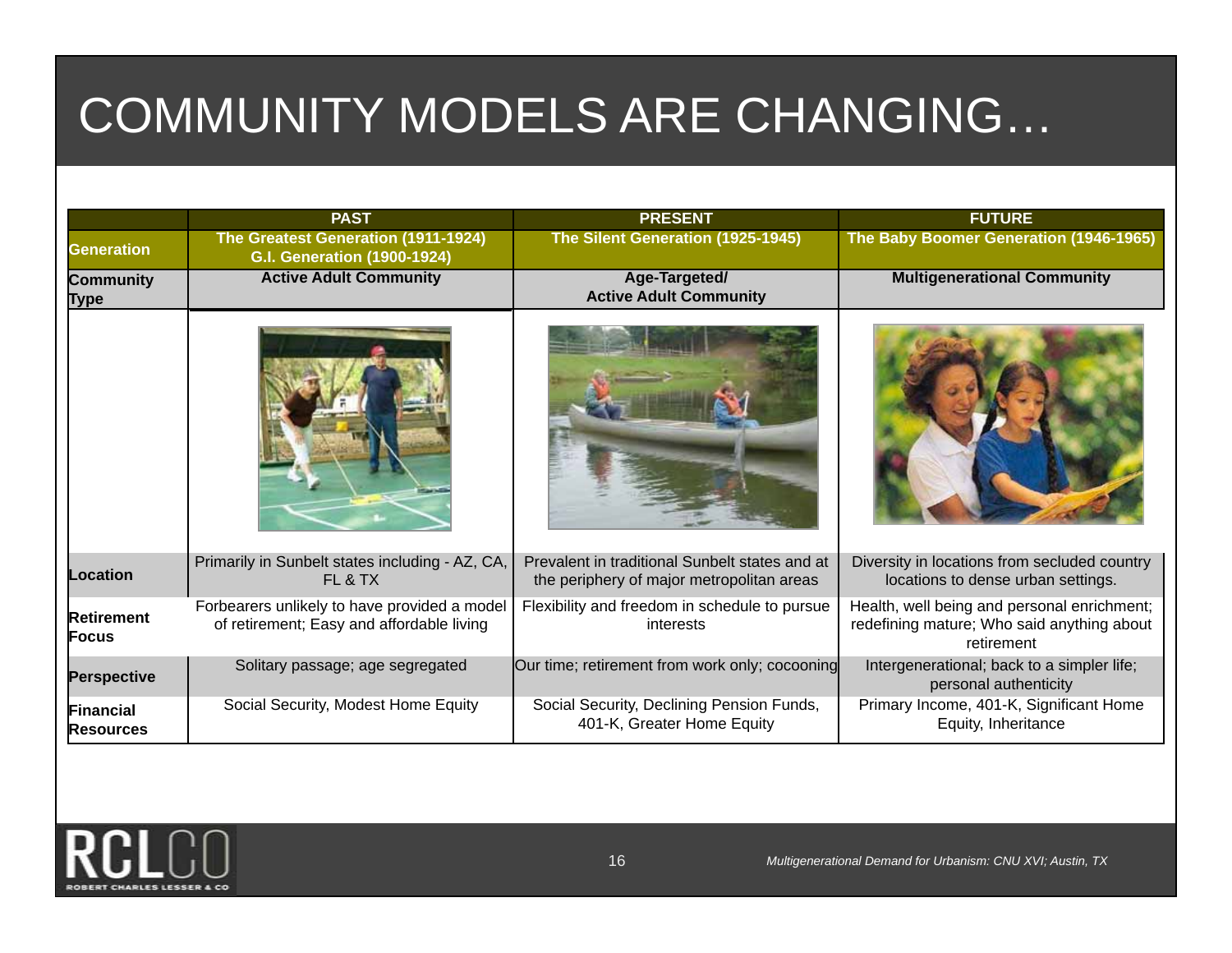# COMMUNITY MODELS ARE CHANGING…

|                                     | <b>PAST</b>                                                               | <b>PRESENT</b>                                                                                                                               | <b>FUTURE</b>                                                                                                                                                                                                                                               |
|-------------------------------------|---------------------------------------------------------------------------|----------------------------------------------------------------------------------------------------------------------------------------------|-------------------------------------------------------------------------------------------------------------------------------------------------------------------------------------------------------------------------------------------------------------|
| <b>Generation</b>                   | The Greatest Generation (1911-1924)<br><b>G.I. Generation (1900-1924)</b> | The Silent Generation (1925-1945)                                                                                                            | The Baby Boomer Generation (1946-1965)                                                                                                                                                                                                                      |
| Community<br>∏ype                   | <b>Active Adult Community</b>                                             | Age-Targeted/<br><b>Active Adult Community</b>                                                                                               | <b>Multigenerational Community</b>                                                                                                                                                                                                                          |
| <b>Mindset</b>                      | Accepted aging as natural part of life cycle;<br>Lucky to be alive        | A well deserved respite                                                                                                                      | Unlikely to accept aging as a fact of life; Not<br>winding down but rewinding                                                                                                                                                                               |
| Lifestyle                           | Passive                                                                   | Passive to Active                                                                                                                            | Active                                                                                                                                                                                                                                                      |
| <b>Major Focus</b>                  | Lifestyle driven                                                          | Primarily lifestyle driven with greater<br>consideration for product                                                                         | Heavy emphasis on product and how product<br>will fit into lifestyle; community that is<br>consistent with my values                                                                                                                                        |
| <b>Product Type</b>                 | home on small low or no maintenance lot;<br>Value box, little variation   | on small low or no maintenance lot; Higher<br>quality, mass produced product                                                                 | Basic small single-story attached or detached Small single-story attached or detached home Increasingly varied from intown condominiums<br>to large country estate. Customization (jewel<br>boxes), high level finishes, bigger homes<br>appear to prevail. |
| Key Amenities/<br><b>Activities</b> | Bingo, Golf, Shuffleboard, Clubhouse, Pools                               | Eateries, Learning/Business Center/<br>Clubhouse, Social/Entertainment, Fitness<br>Center, Parks, Golf, Pools, Trails, Lakes, Team<br>Sports | People places/Third Places, Town Centers,<br>Learning Centers, Well Being Venues, Nature<br>& Water (Active and Passive)                                                                                                                                    |
| <b>Model</b>                        | Del Webb's Sun City Concept                                               | <b>Shea's Trilogy Concept</b>                                                                                                                | <b>Opportunity to create definitive concept</b>                                                                                                                                                                                                             |

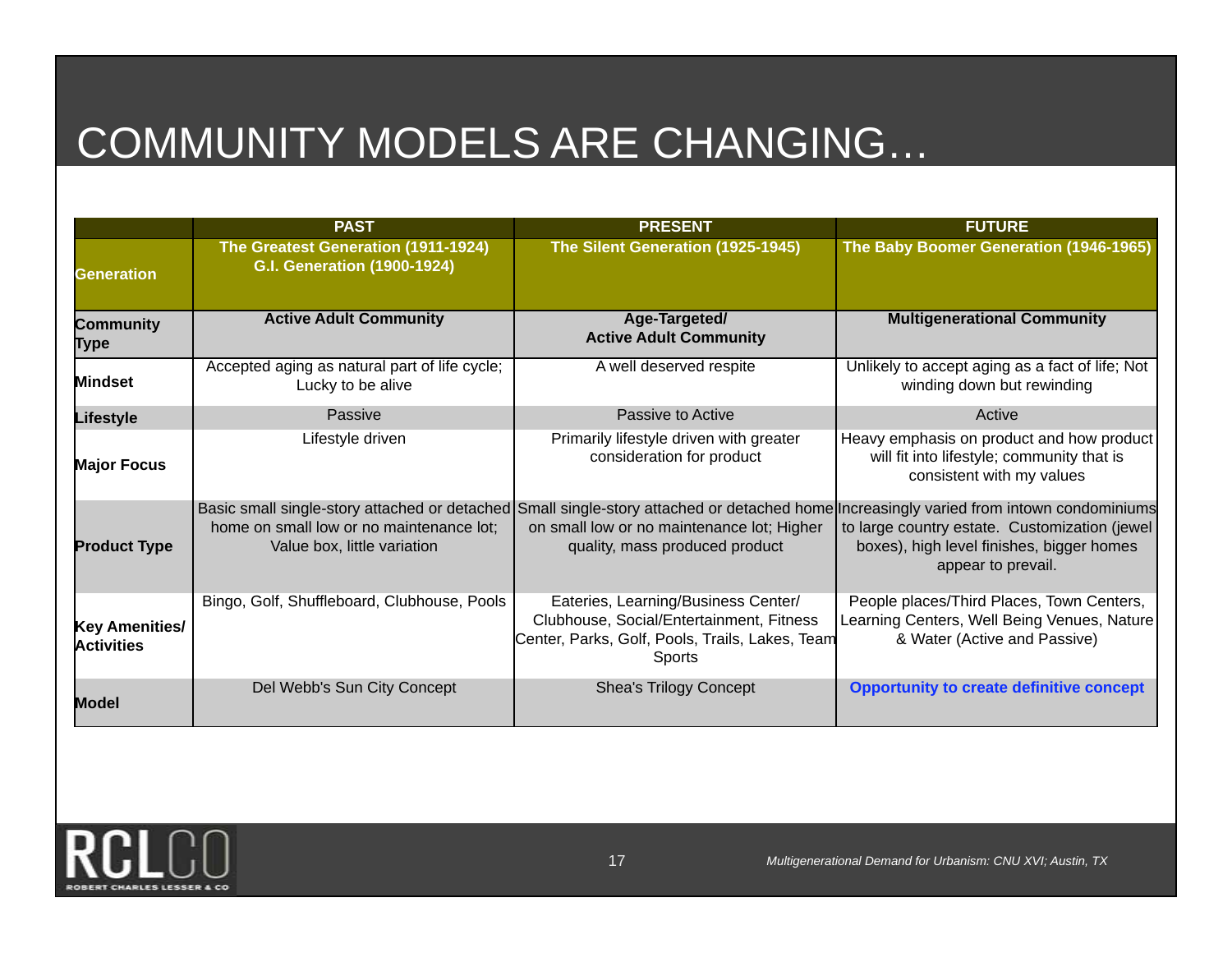# AGING BOOMERS HOUSING PREFERENCES

- Aging boomer preferences are more easily addressed in multi-generational (multiple life stages) communities than conventional subdivision design which tends to be focused on one particular lifestyle
	- • 11% of retiring suburbanites currently relocating to urban locations that are generally more multi-generational
- Boomers have made "third places" like Starbucks, B&N, their "community centers"
	- •Must capture in community design - village center or town center
	- •70% say they will continue working in retirement
- As boomers age will seek communities that facilitate:
	- •Making new friends and enjoying an active social life
	- •Being close to essential services
	- •Low-maintenance property that frees them to travel, socialize and pursue new interests
	- • Amenities that support them in their refusal to truly "let go"
		- Grocery stores, banks, parks, restaurants, health, fitness facilities
		- Executive office space in a village center for "second" or "third" career, small business, etc.









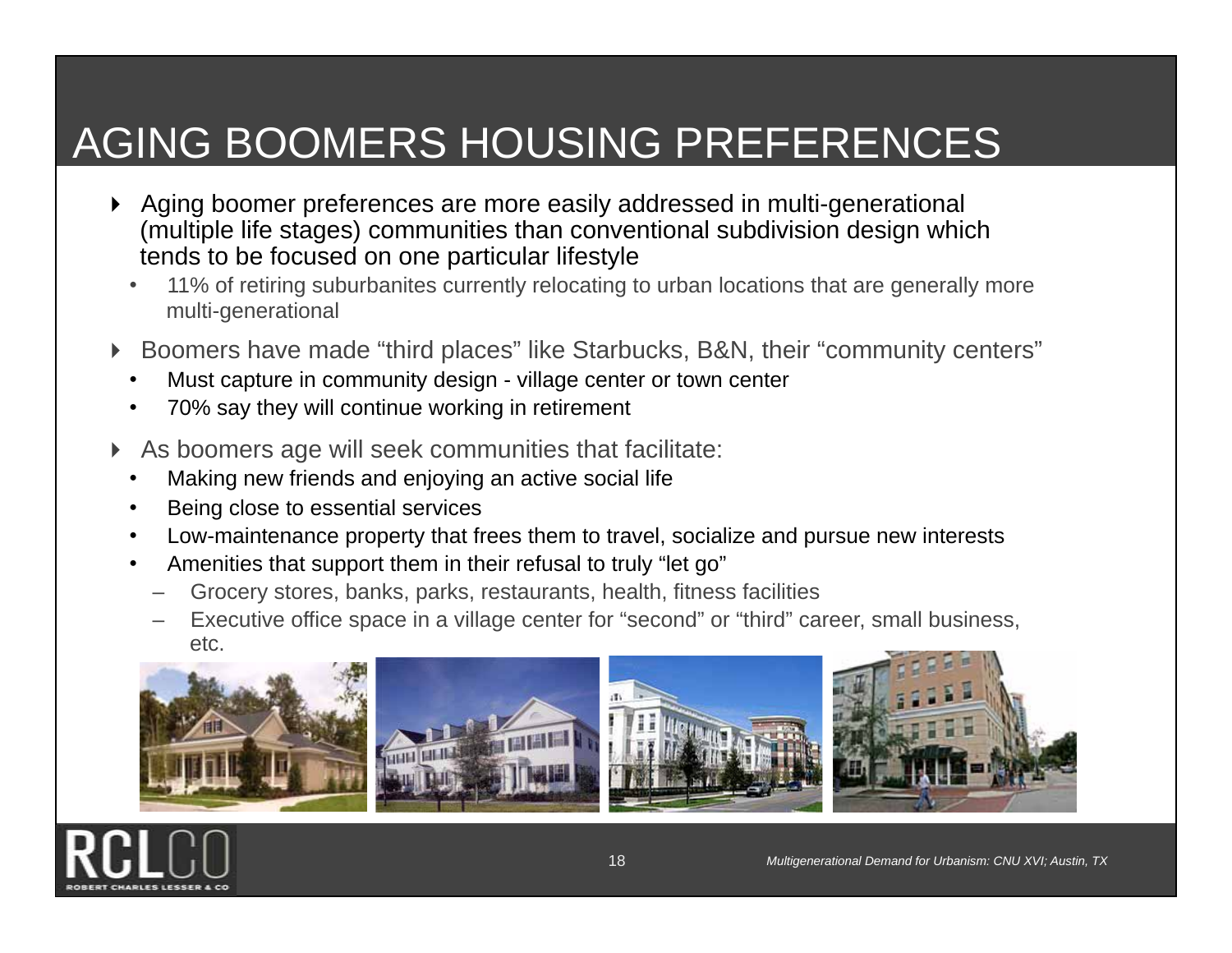# SUMMARY—BOOMERS VALUES AND PRODUCT PREFERENCES

| <b>40's Mature Families</b>                      | <b>40's Never Nesters/ Empty</b><br><b>Nesters</b>               | 50's Empty & Never Nesters,<br><b>Some Older Families</b>                           |
|--------------------------------------------------|------------------------------------------------------------------|-------------------------------------------------------------------------------------|
| Privacy                                          | More Lifestyle-Oriented                                          | <b>Greater Choice &amp; Selection</b>                                               |
| Safety                                           | Self-Focused                                                     | Pursuing Own Interests in Life                                                      |
| <b>Achievers</b>                                 | Social Outlets--Hiving                                           | <b>Third Places/Main Streets</b>                                                    |
| Prestige                                         | Work-Focused                                                     | <b>Cultural Access</b>                                                              |
| <b>Thinkers</b><br><b>Nature</b><br>Green        |                                                                  | <b>Greater Activity Choice</b>                                                      |
| Technology                                       |                                                                  |                                                                                     |
| Green & Nature                                   | <b>Multi-Generational</b>                                        | Multi-Generational                                                                  |
|                                                  |                                                                  | Nature & Age-Oriented                                                               |
| <b>Multi-Generational</b>                        | <b>Views</b>                                                     | <b>Smaller Scale</b><br>Choice--Home, Village, Amenities                            |
| <b>Value Lot Sizes</b><br>Single-Family Detached | Lower-Maintenance Products<br><b>Greater Attached Preference</b> | <b>Unique Housing Concepts</b><br><b>Attached Products</b><br><b>TND Preference</b> |
|                                                  | Privacy                                                          | <b>Stronger Lot/Home Orientation</b>                                                |

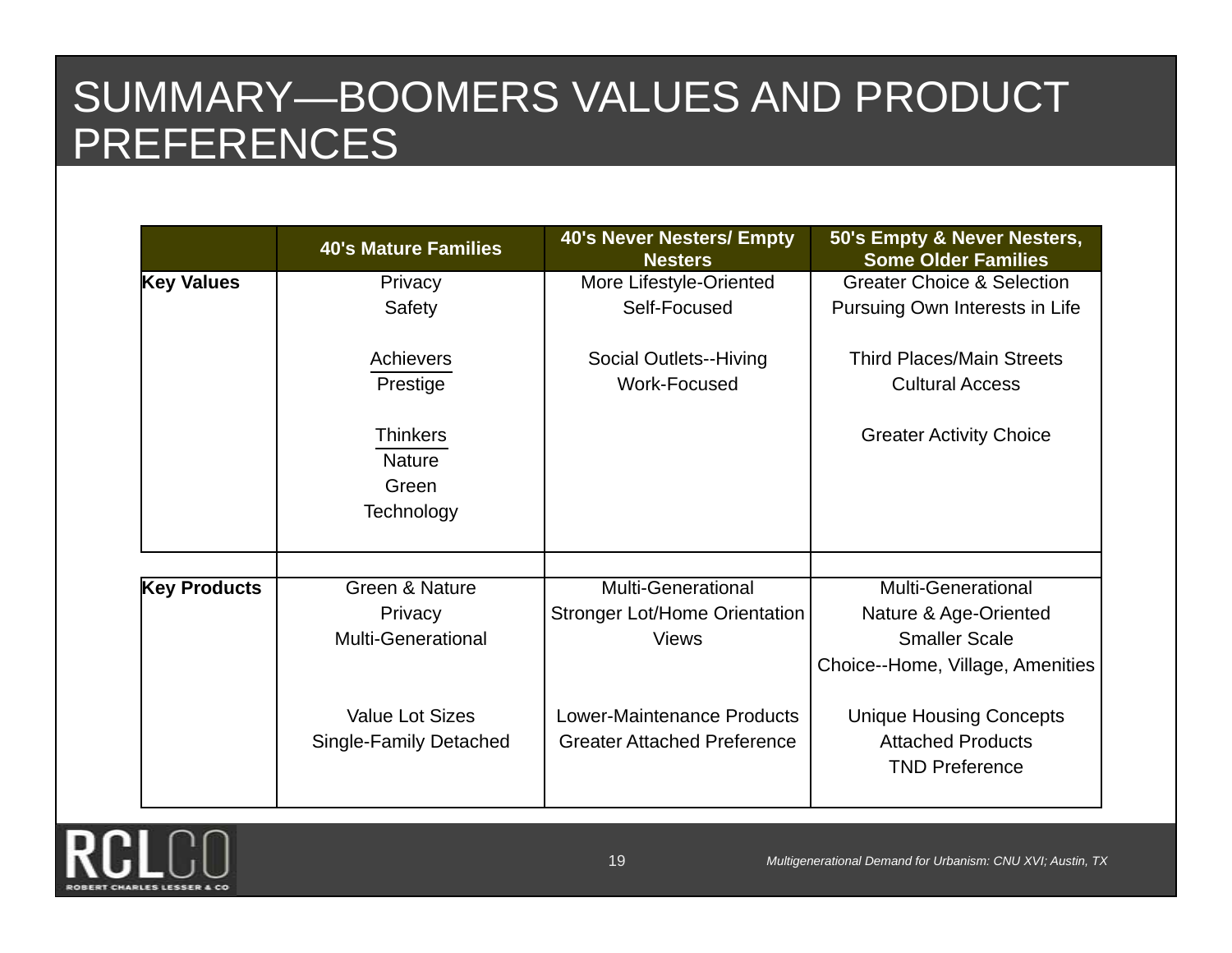# **OVERVIEW**

- ▶ Demographic trends and life stages influencing housing choices
- What are they looking for and what trade-offs are they willing to make?
	- Boomers
	- **Gen X & Y**
- **▶ Implications**

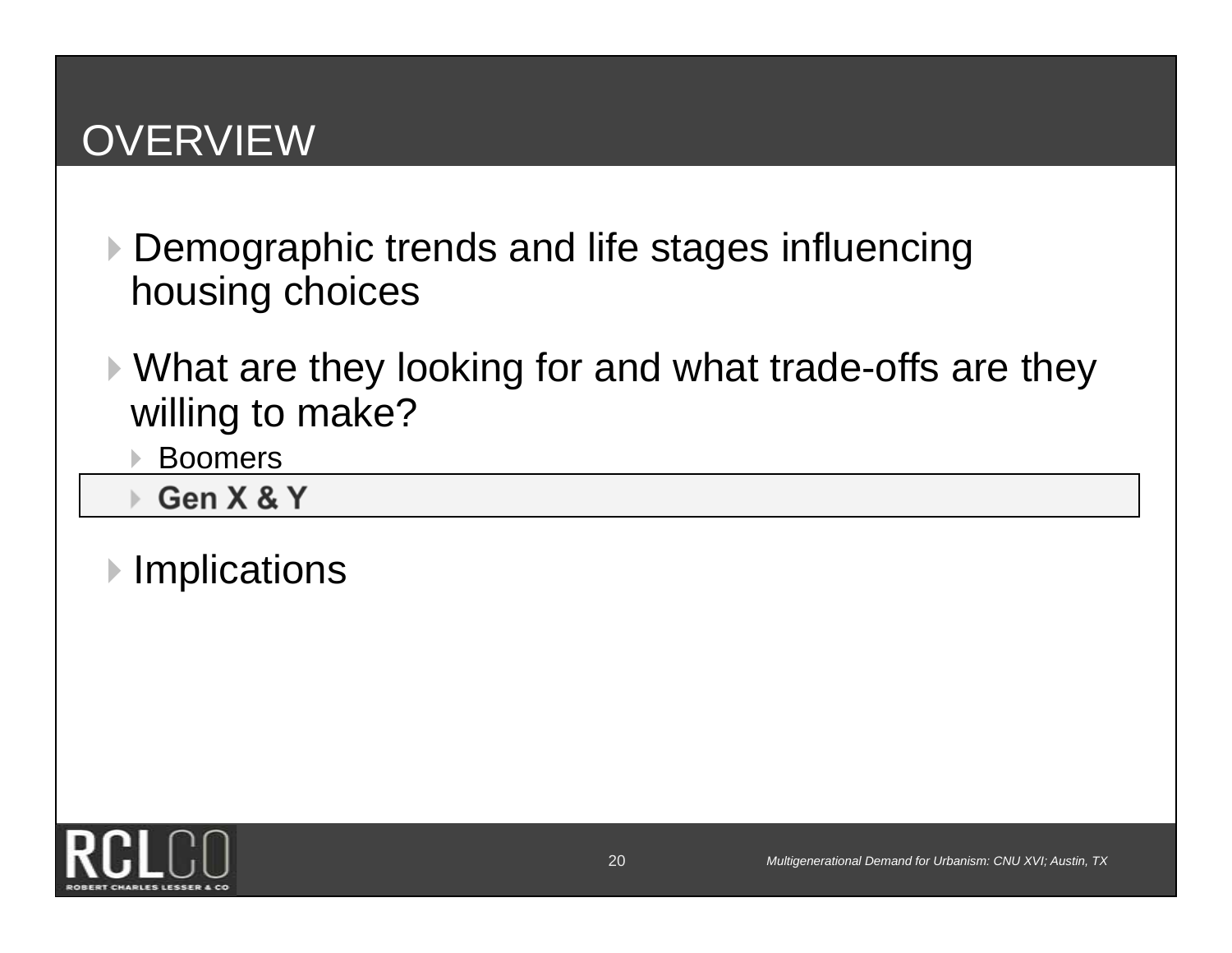#### GEN Y WILL PAY FOR WALKABLE, MIXED-USE AREAS



SOURCE: RCLCO Consumer Research

•Walkability:

–Driven by convenience, connectivity, and a healthy work-life balance to maintain relationships

–**Nearly 1 in 3** say that living in an environment where they can walk to shops, work, etc. is vital and that they **may pay more for it**

–70% say that living in a walkable community is important

–One-half to three-quarters of Gen Y would trade lot size for proximity to shopping or to work

–Even among families with children, onethird or more are willing to trade lot size and "ideal" homes for walkable, diverse communities

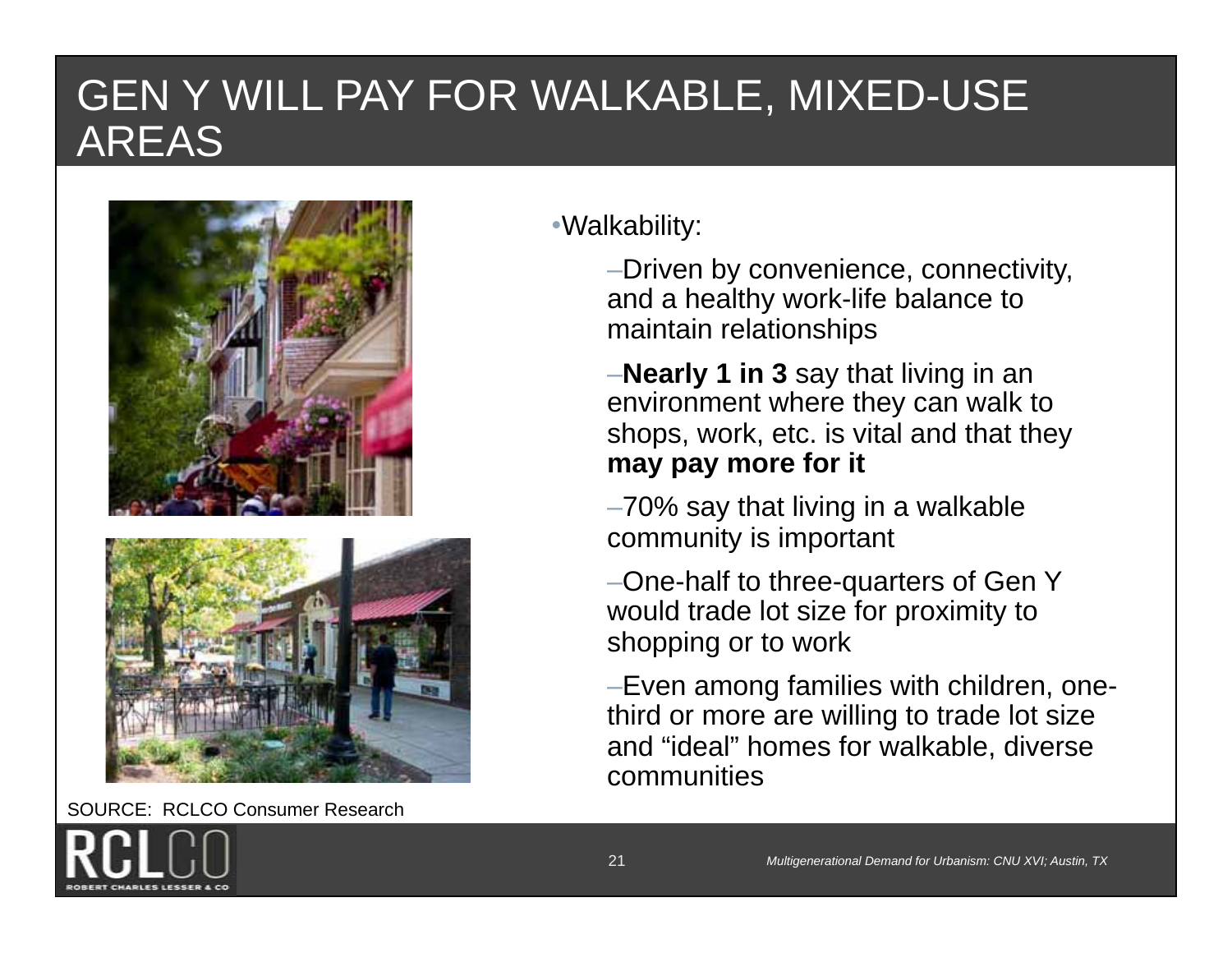#### TRADE-OFFS FOR GEN X AND GEN Y INCLUDE MORE FOCUS ON COMMUNITY RATHER THAN **HOME**

#### **Generational Tradeoffs (%)**



\*RCLCO Consumer Research 2007

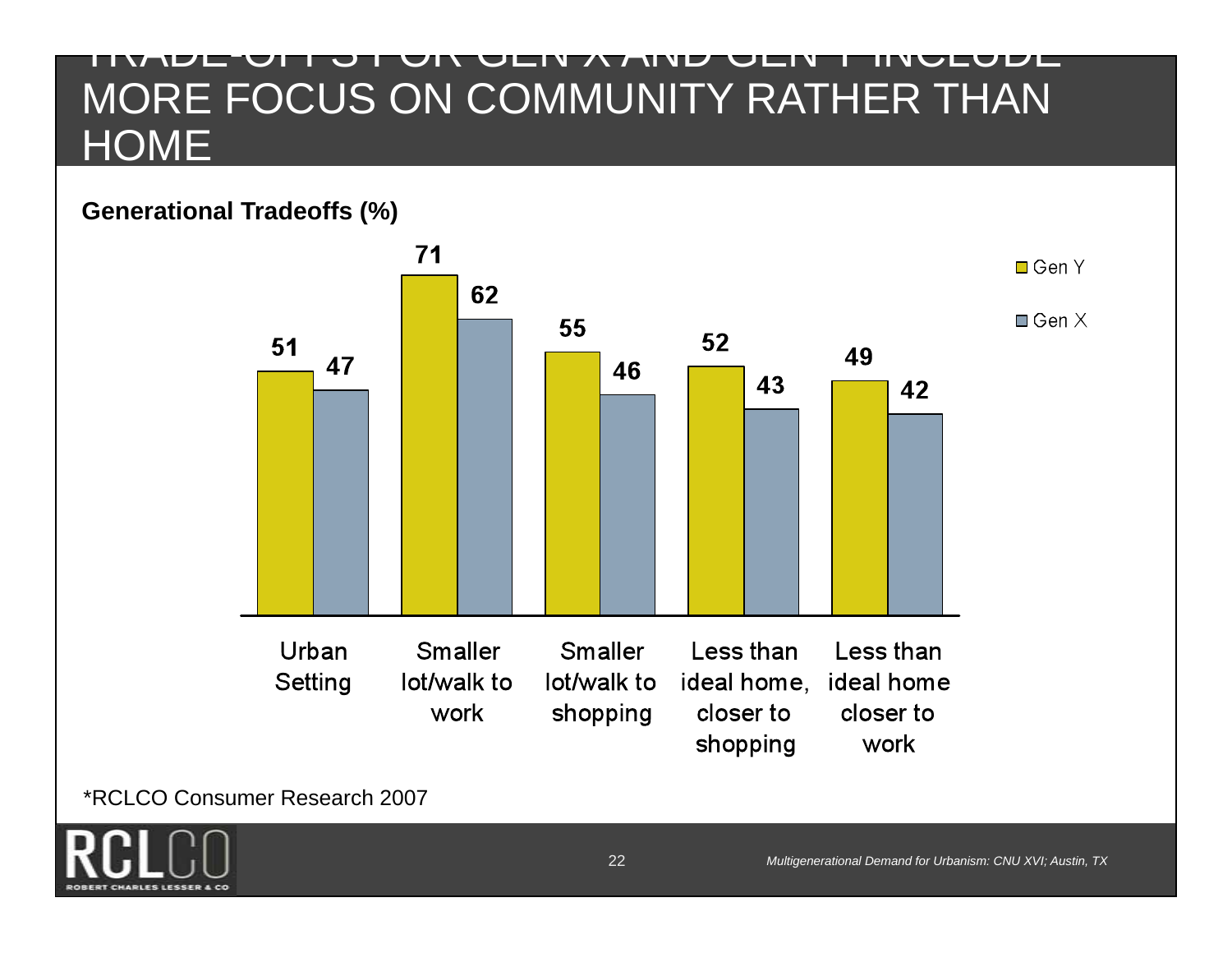#### GEN X & Y DRIVERS--NO MORE COOKIE CUTTER PEOPLE OR HOMES

#### *Diversity plays a part in all aspects of their lives*

- $\bullet$ Types of communities and homes
- $\bullet$ Type of people and households

|                                             | <b>Gen Y</b> | Gen X      |  |
|---------------------------------------------|--------------|------------|--|
| <b>Must have diverse</b><br>household comps | 73%          | <b>74%</b> |  |
| <b>Must have diverse</b><br>types of people | <b>78%</b>   | 77%        |  |
| <b>Must have a</b><br>diversity of housing  | 77%          | 74%        |  |

Like Gen X and Boomers, economic diversity is still a soft spot—only 42% want HHs with diverse incomes.

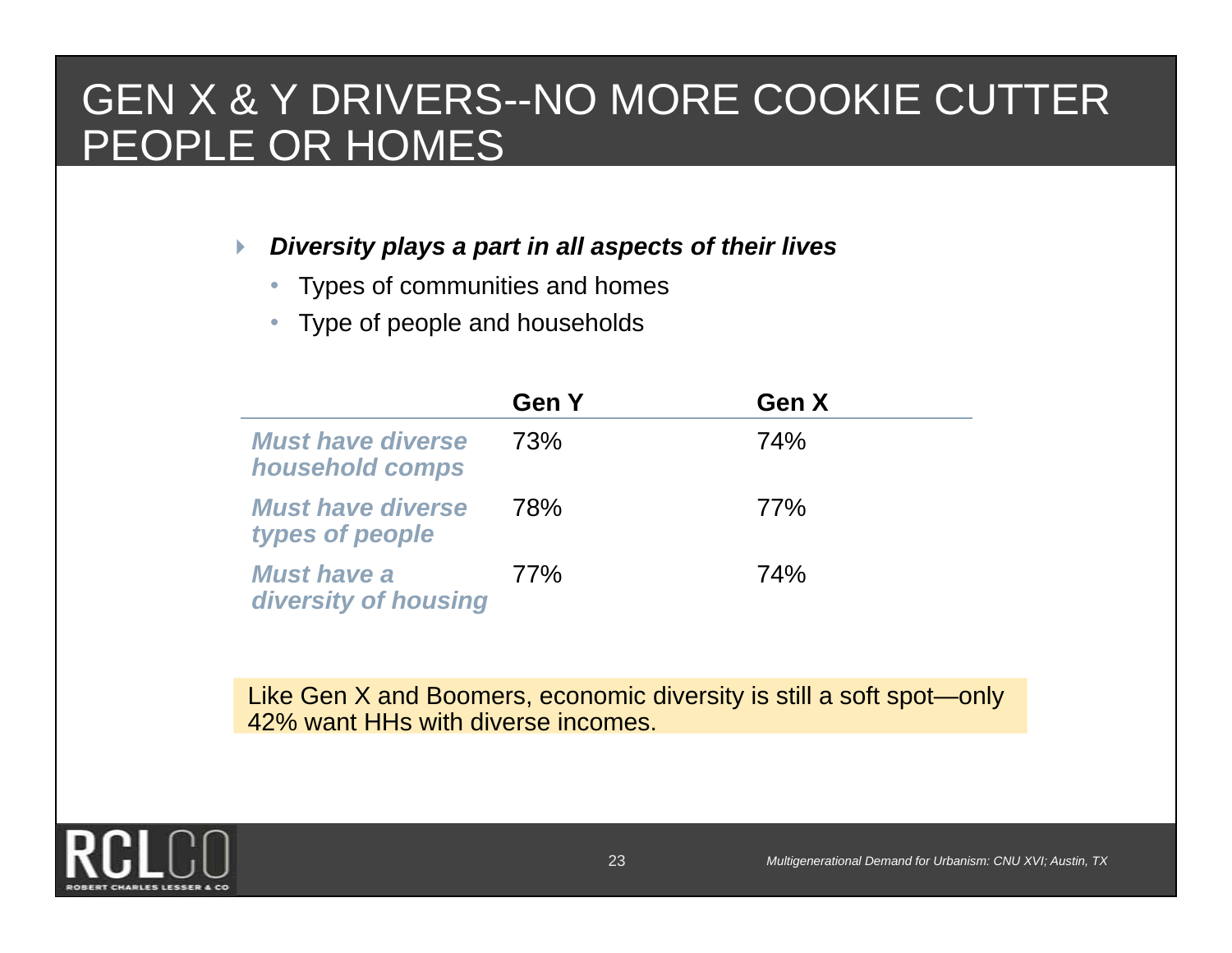### GEN X & Y AND MPCS- STILL INTERESTED IN MPCS, BUT DEMANDING MORE DIVERSITY

- While Gen Y has significant interest in newer suburbs, the interest is somewhat lower, yet is still consistent with overall population
	- $\bullet$  % Preferring to live in Newer Suburb: 34% in future
	- % Very/Somewhat Likely to live in MPC for next home: 22%
	- $\bullet$  Currently, 23% of Gen Y owners live in an MPC
	- • Issues with conventional MPC design:
		- Lack of housing diversity
		- Lack of authenticity
		- Monotonous neighborhoods
		- Design largely for families
		- Lack of walkability

|                       | <b>Renters</b> | <b>Owners</b> |
|-----------------------|----------------|---------------|
| <b>MPC Preference</b> |                |               |
| <b>Married</b>        | 21%            | 22%           |
| <b>Not Married</b>    | 26%            | 23%           |
| <b>MPC Preference</b> |                |               |
| <b>No Kids</b>        | 22%            | 22%           |
| w/Kids                | 25%            | 24%           |

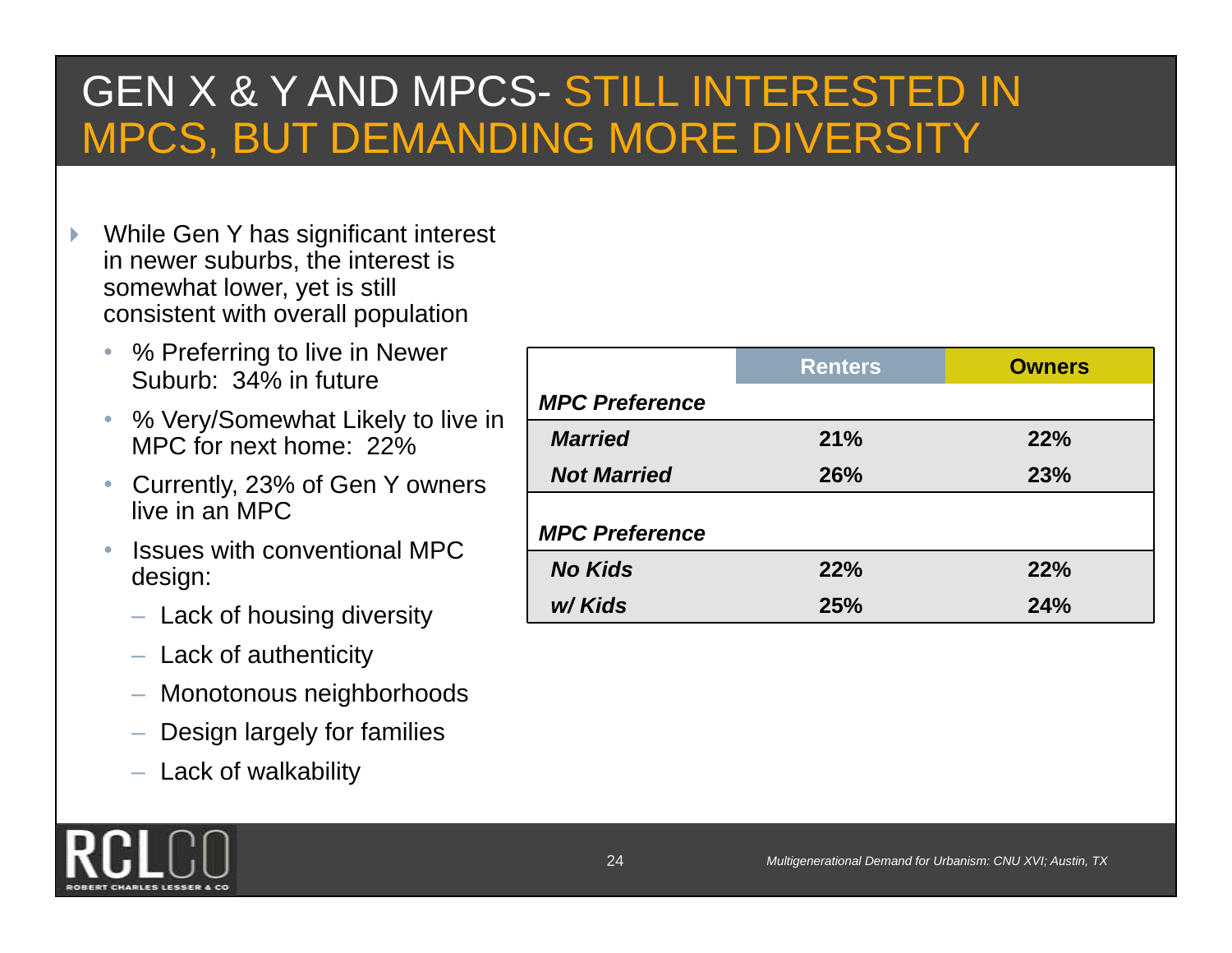# GEN Y DEMANDS WALKABLITY--EVEN IN THE SUBURBS

- Regardless of whether or not the location is urban, the majority of Gen Y prefer characteristics of urban places, particularly walkable environments
	- Regardless of owner or renter
	- Family or non-family
		- Gen Y firmly believes that this doesn't have to change once they have children
			- Majority say it's not necessary to move to the suburbs when they have children
		- They feel it is not necessary to move to a SFD once they have children
			- Only half say they will need to do so
		- Want their children to experience a more urban lifestyle and do not view this as a disadvantage
- Overall, for those who are moving**,** the most interest is for close-in neighborhoods
	- •Interest in close-in neighborhoods is followed by urban locations

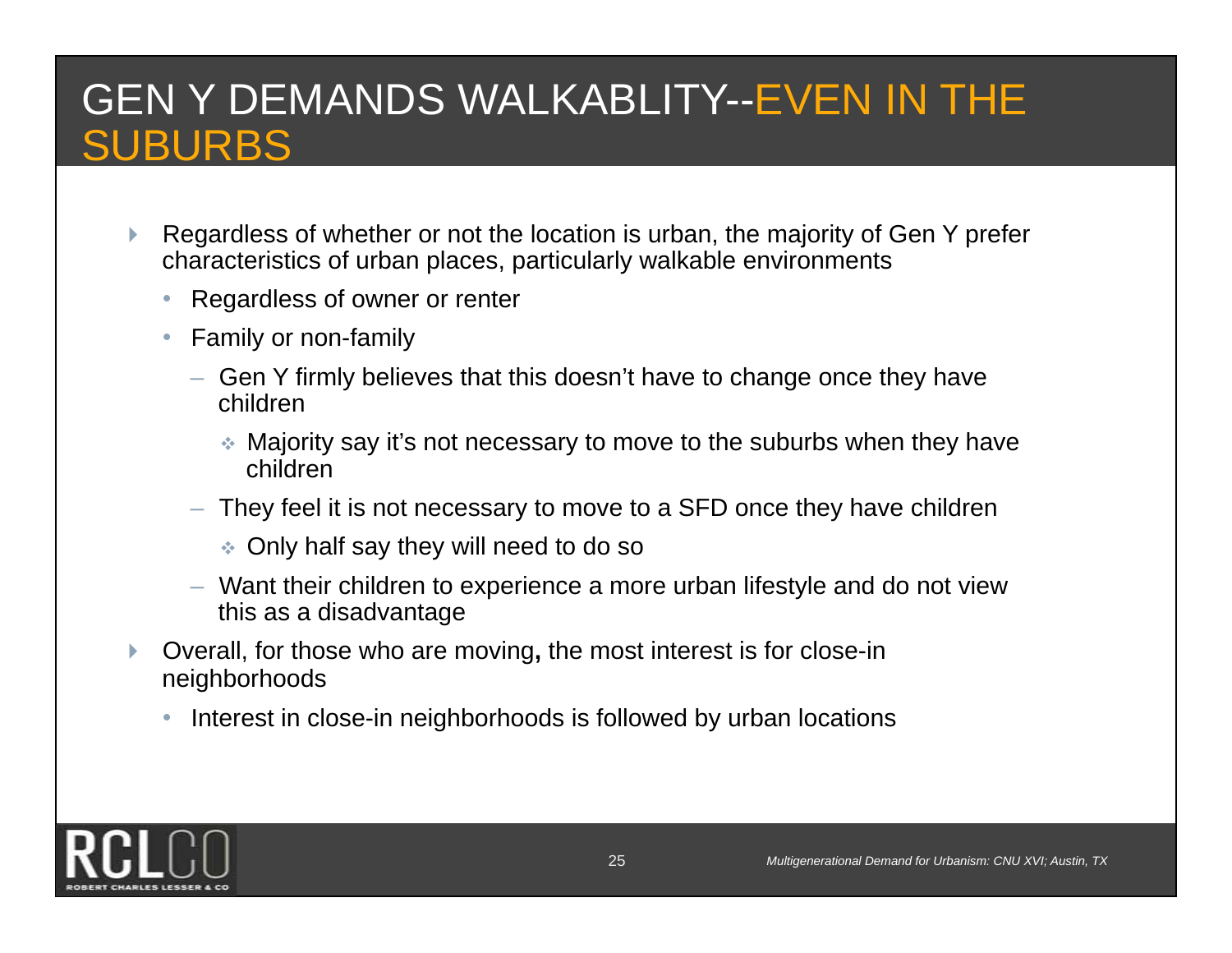## GEN Y WILL DEMAND SUBURBS AND MPCS REDEFINED

- Because renters also show an interest in these types of locations**,**  there is opportunity to add more for-rent in to these locations
	- $\bullet$  Best way for developments to get first-time home buyers into the community
	- $\bullet$ Will add to the diversity of people
	- $\bullet$  Creates vertical, direct integration of residential into town center formats, creating desired 'mainstreet' environment

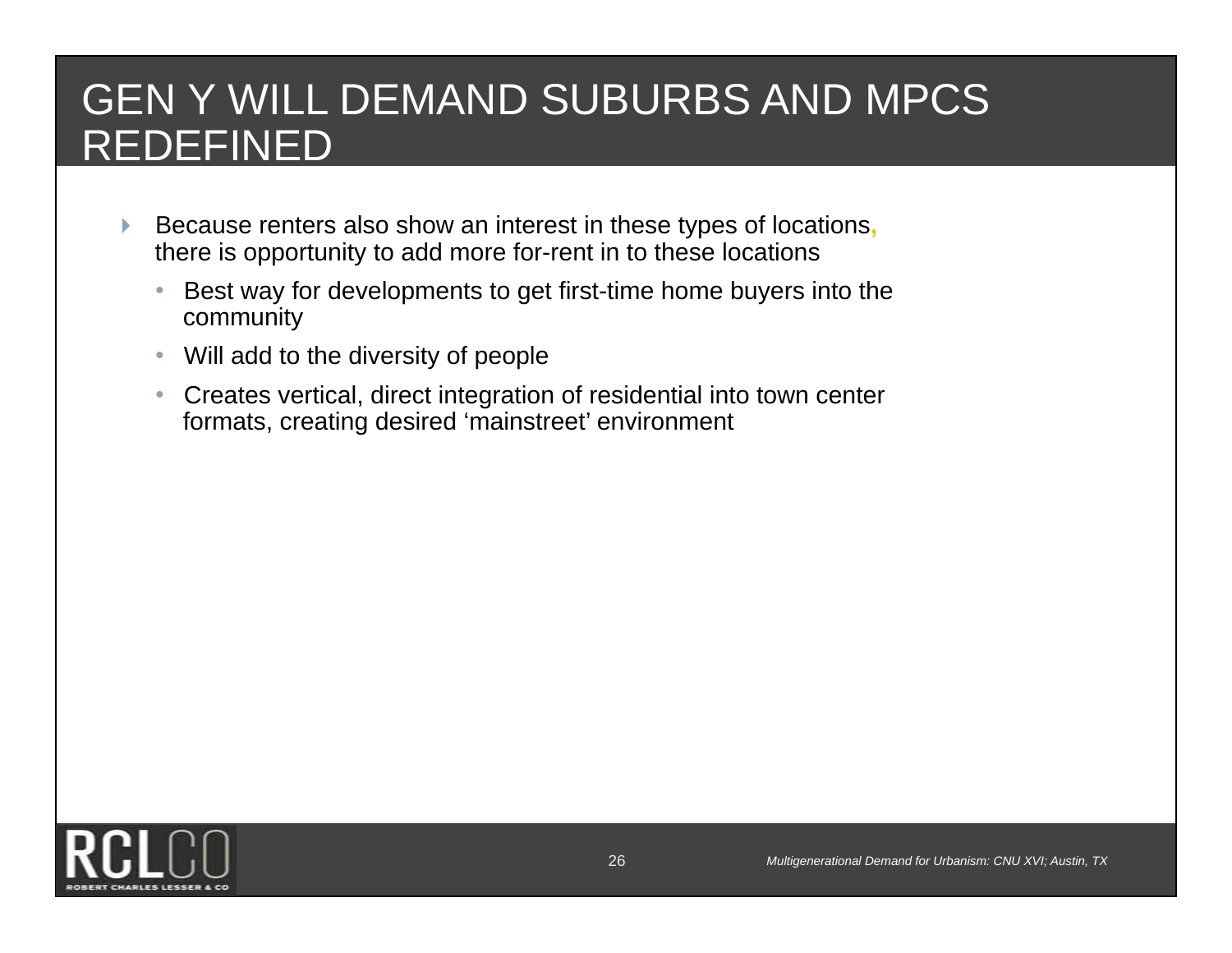#### THERE WILL BE A GROWING DEMAND FROM GEN Y FOR APARTMENTS. IN 2012, COLLEGE GRADUATES ENTERING THE APARTMENT MARKET WILL PEAK; URBAN AREAS PREFERRED

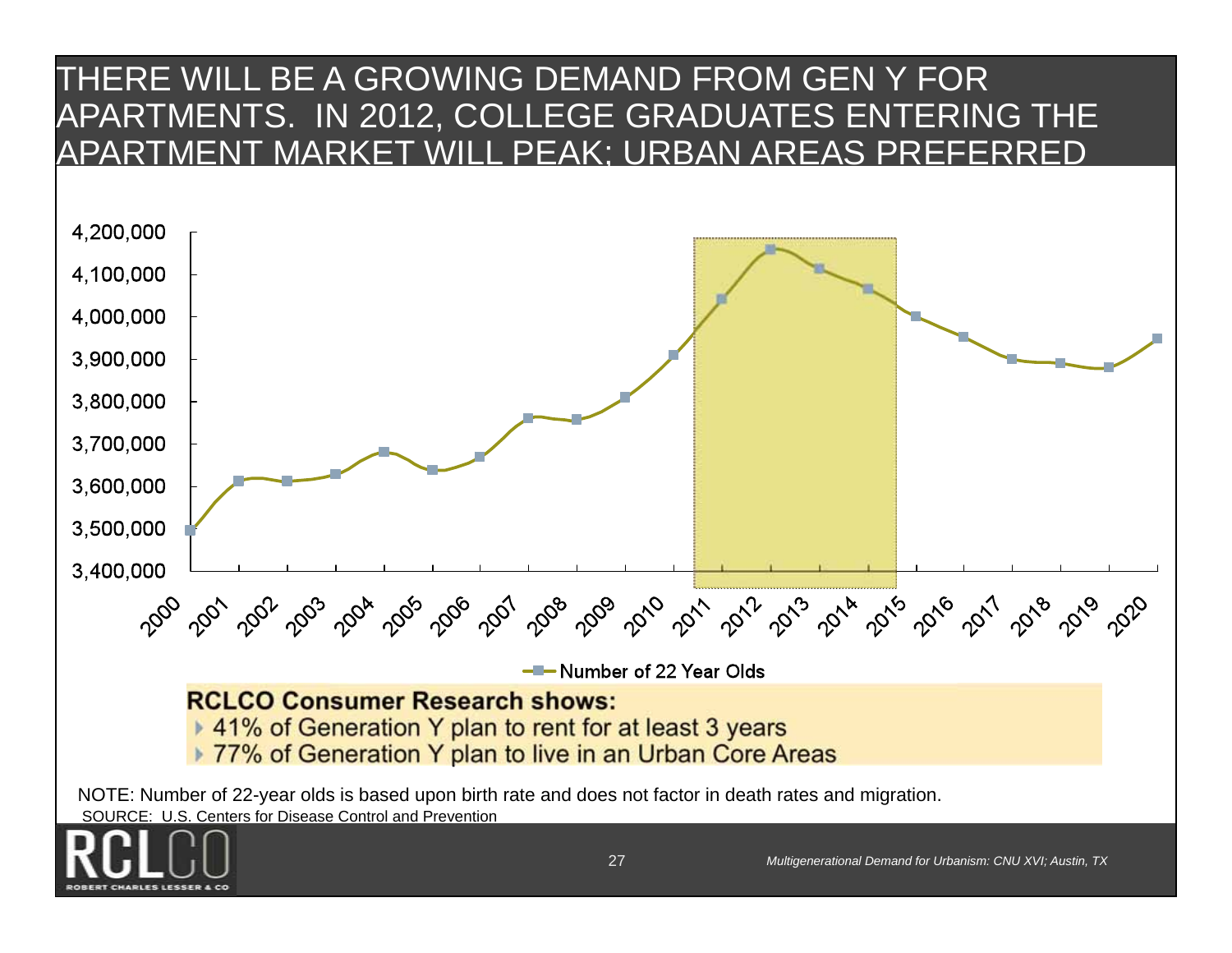### GEN Y WILL HAVE LARGEST IMPACT ON FOR-SALE IN 2012



- According to these peak numbers, the largest group of Gen Y will begin graduating college in 2009
	- This year and the years following will represent the biggest demand for rental housing
- If we assume that most will be purchasing their first home after three years of renting, this group will be a buying force by 2012 with the peak in 2018
	- There will be more first time homebuyers active in the market than ever before

SOURCE: US Census

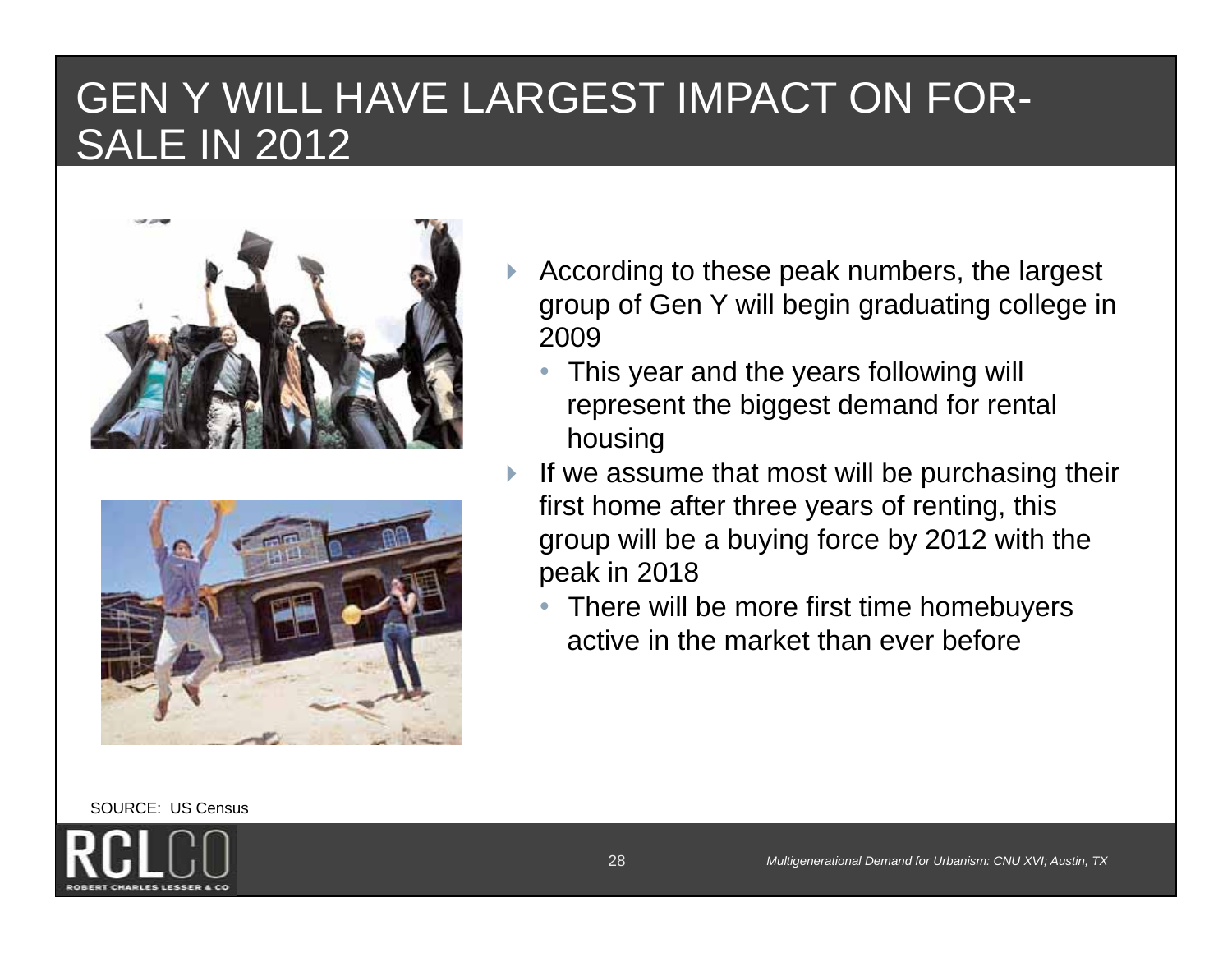## LIFESTYLE AND LOCATION IS REQUIRED FOR WORK-LIFE BALANCE FOR GEN X/Y



- Work-life balance or work-life blend is important to Gen Y
	- Their work will blend with other parts of their lives — they'll work from home, enroll their kids in their company's inhouse day care**,** and enjoy portable careers
- Gen Y are multitaskers
	- • They'll do what it takes to get the job done, and they'll probably do it in less time but not at the expense of balance
- As a result**,** it is easy to understand why almost 50% of Gen Y will choose a less than ideal home if they can walk to work
	- • This allows them shorter commutes and more 'me time'

SOURCE: Franciscan Skemp Health Care and Gundersen Lutheran Medical Center

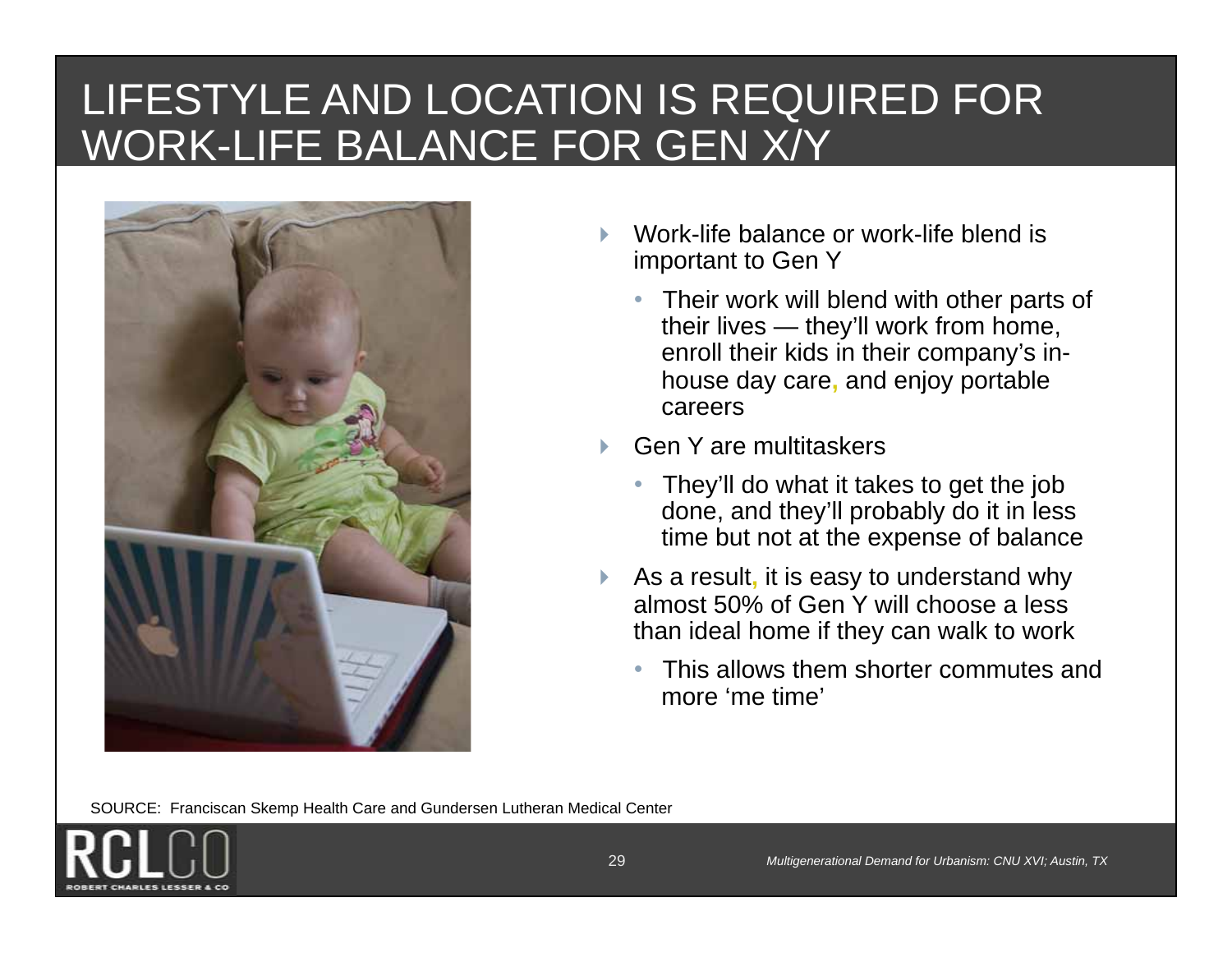# AMENITIES REDEFINED; MORE FOCUS ON WORK/ LIFE BALANCE



#### *Amenities:*

- • Given their penchant for community involvement as well as their requirement of work/life balance, feedback from Gen Y on the types of amenities they desire in their communities may not come as a surprise. However, it is in stark contrast to much of what is being developed today. The most soughtafter amenities include:
	- Library;
	- Restaurant or café;
	- Main street village;
	- Recycling center; and
	- Fitness center.

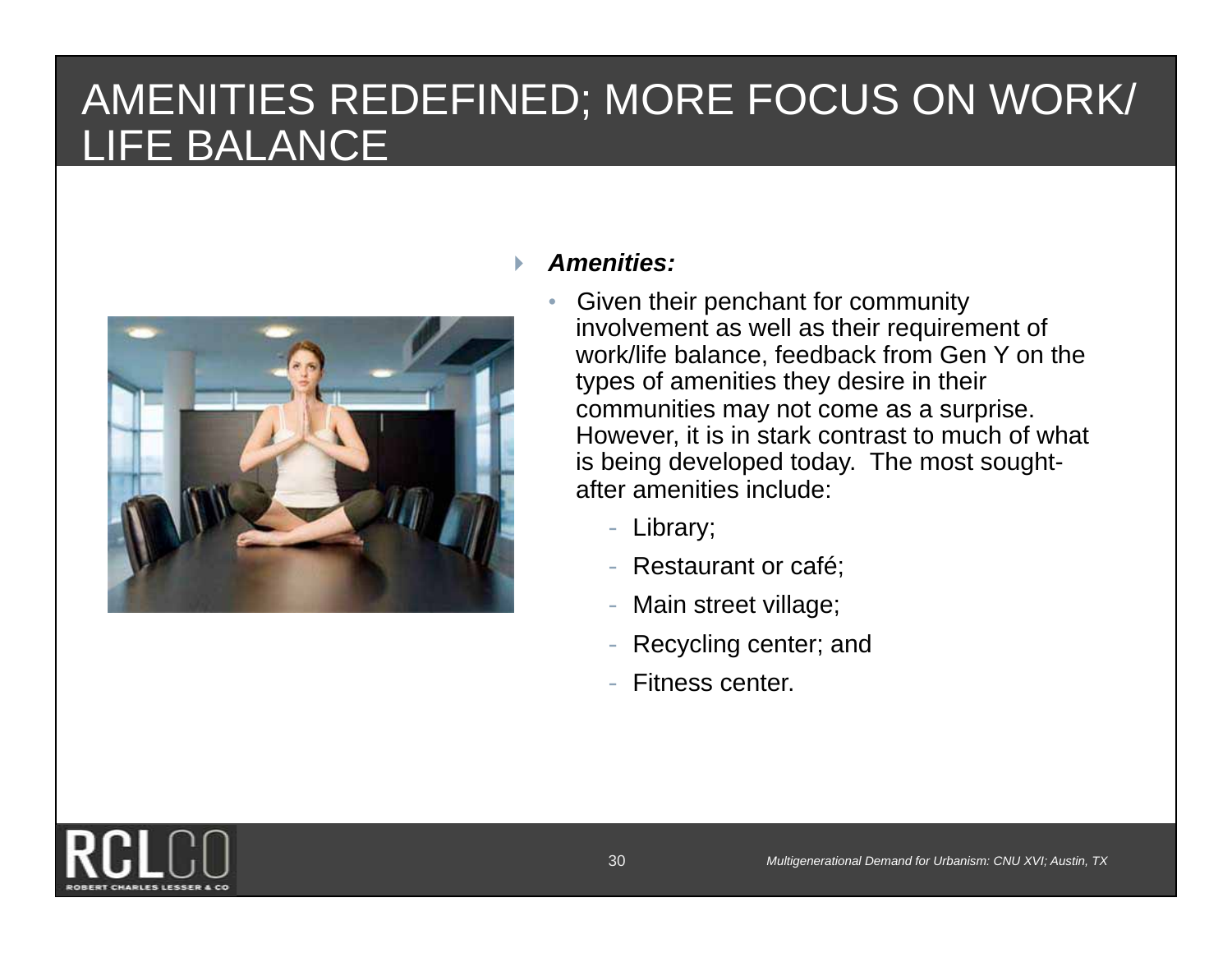#### GREATEST PREFERENCE FOR SFD ON SMALL **LOTS**





#### *Product Types:*

- •35% prefer a SFD on a small lot
- 31% prefer a SFD on a larger lot
	- However, given the choice between this type of home, the ability to walk**,** and a smaller lot**,** 71% choose the latter
	- - Families will sacrifice yard, but not home quality/space
- •11% want a Condo
- •10% prefer Townhomes
- • While Gen Y prefers SFD, they currently do not have the resources to afford this type of product**;** we can expect attached housing to remain popular with this group

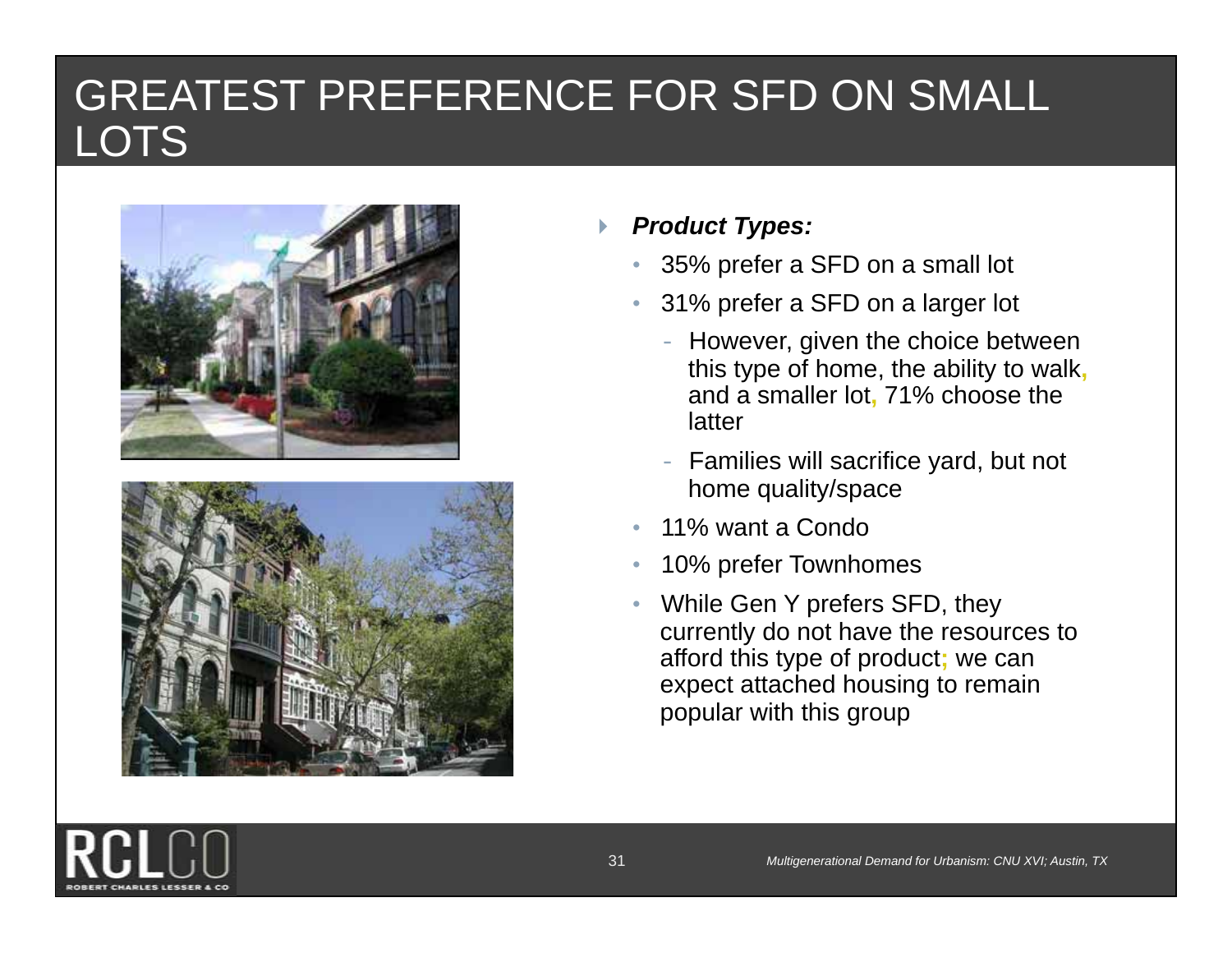#### CHANGING CONSUMER PREFERENCES INCREASING PREFERENCE FOR DENSE PRODUCTS

#### **Housing Preferences**

2006

United States

| <b>Preferred Housing Type</b>                     | <b>Existing</b><br><b>Preference</b> | <b>Share of Future</b><br><b>Demand</b> | <b>GEN Y DEMAND**</b> |
|---------------------------------------------------|--------------------------------------|-----------------------------------------|-----------------------|
| <b>Attached Housing</b>                           | 25.4%                                | 38%                                     | 34%                   |
| Apartments                                        |                                      | 14%                                     | 13%                   |
| <b>Condominiums</b>                               |                                      | 9%                                      | 11%                   |
| <b>Townhomes</b>                                  |                                      | 15%                                     | 10%                   |
| <b>Small-Lot Detached</b><br>Housing $(1.6 Acre)$ | 20.5%                                | 37%                                     | 35%                   |
| <b>Large-Lot Detached</b><br><b>Housing</b>       | 54.2%                                | 25%                                     | 31%                   |

 SOURCE: Arthur C. Nelson et. Al, *Leadership in a New Era*, 2006 \*\* RCLCO CONSUMER RESEARCH DATA

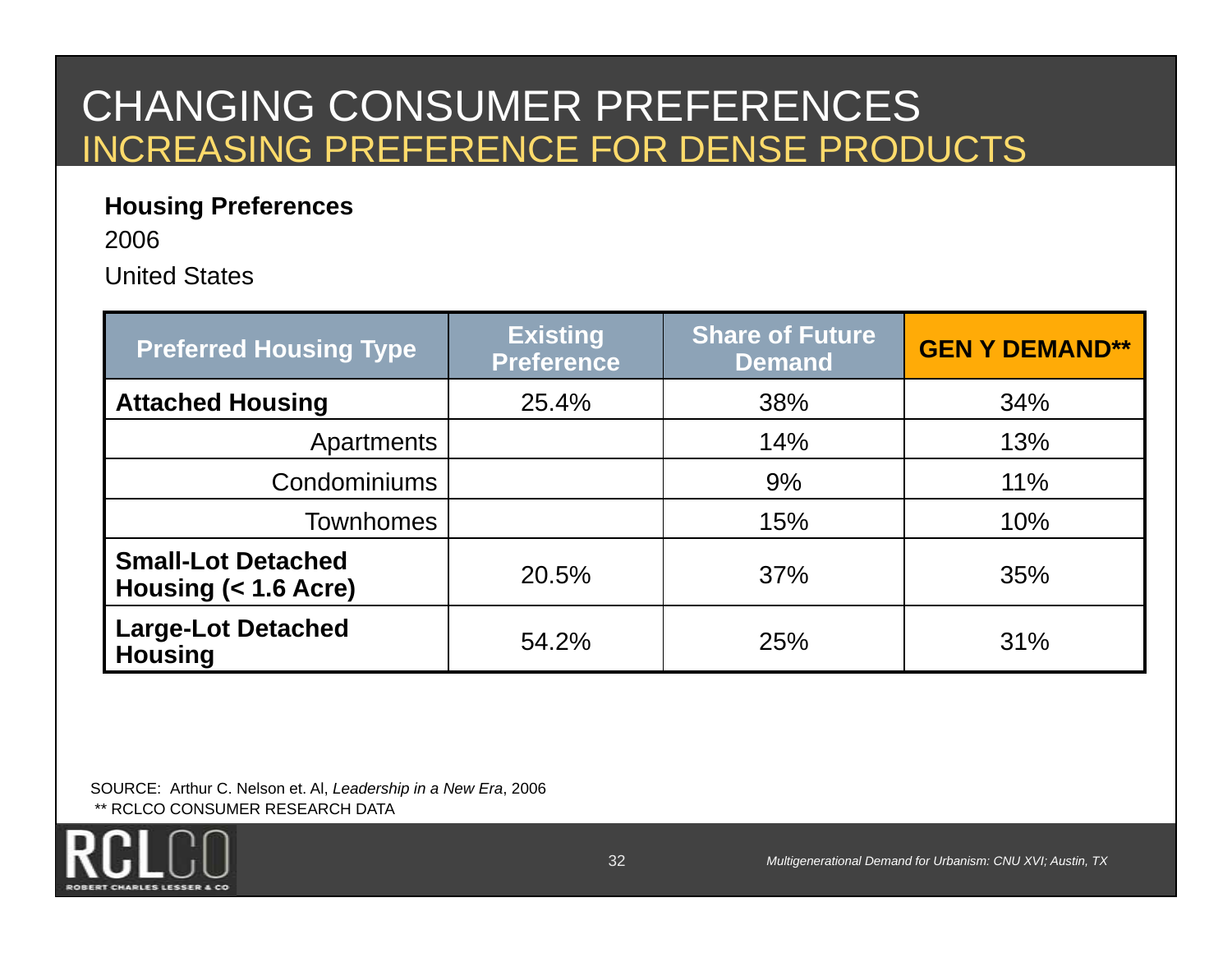# **OVERVIEW**

- ▶ Demographic trends and life stages influencing housing choices
- What are they looking for and what trade-offs are they willing to make?
	- Boomers
	- **Gen X & Y**

# **Implications**

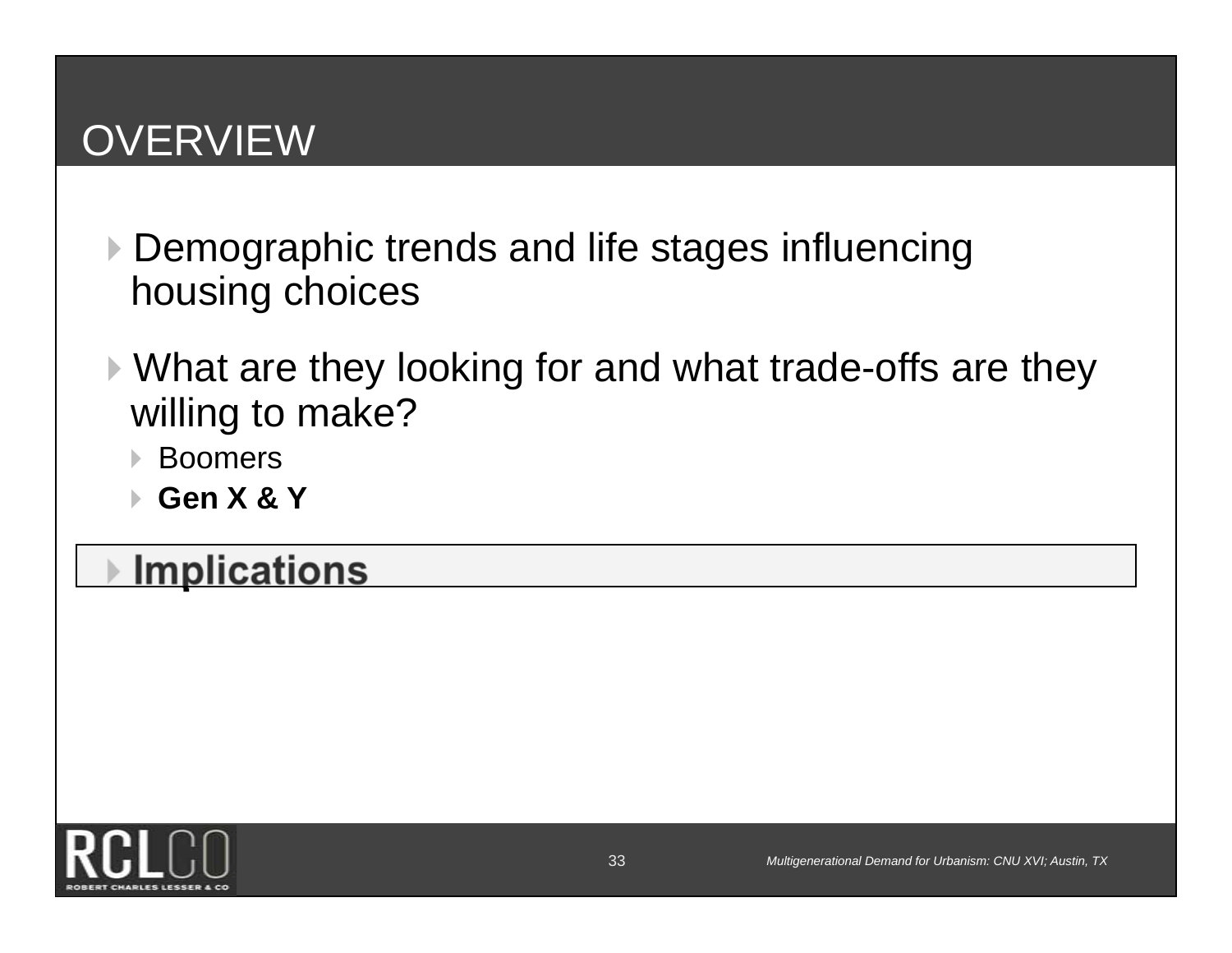## IMPLICATIONS DEMAND EXCEEDS SUPPLY

- ▶ Real estate development industry historically slow to adapt and adopt new technologies
- Demand for housing does not dissipate when innovative products are lagging in the marketplace
- ▶ Housing is a fundamental basic need so households can't be as choosy as with other products
	- •Buyers consume what housing is available rather than what housing is ideal
- ▶ There is an existing and growing market segment that prefers smart growth
	- • At least a third of the market prefers these types of developments
		- $-$  1/3 of 2.0M units annually = 600,000 units (1.6M SFD x 30% = 480,000)
			- ◆ We're not producing anything near that
- **Opportunity for builders and developers:** 
	- •**Address the unmet demand**
	- •**Gain competitive advantage**



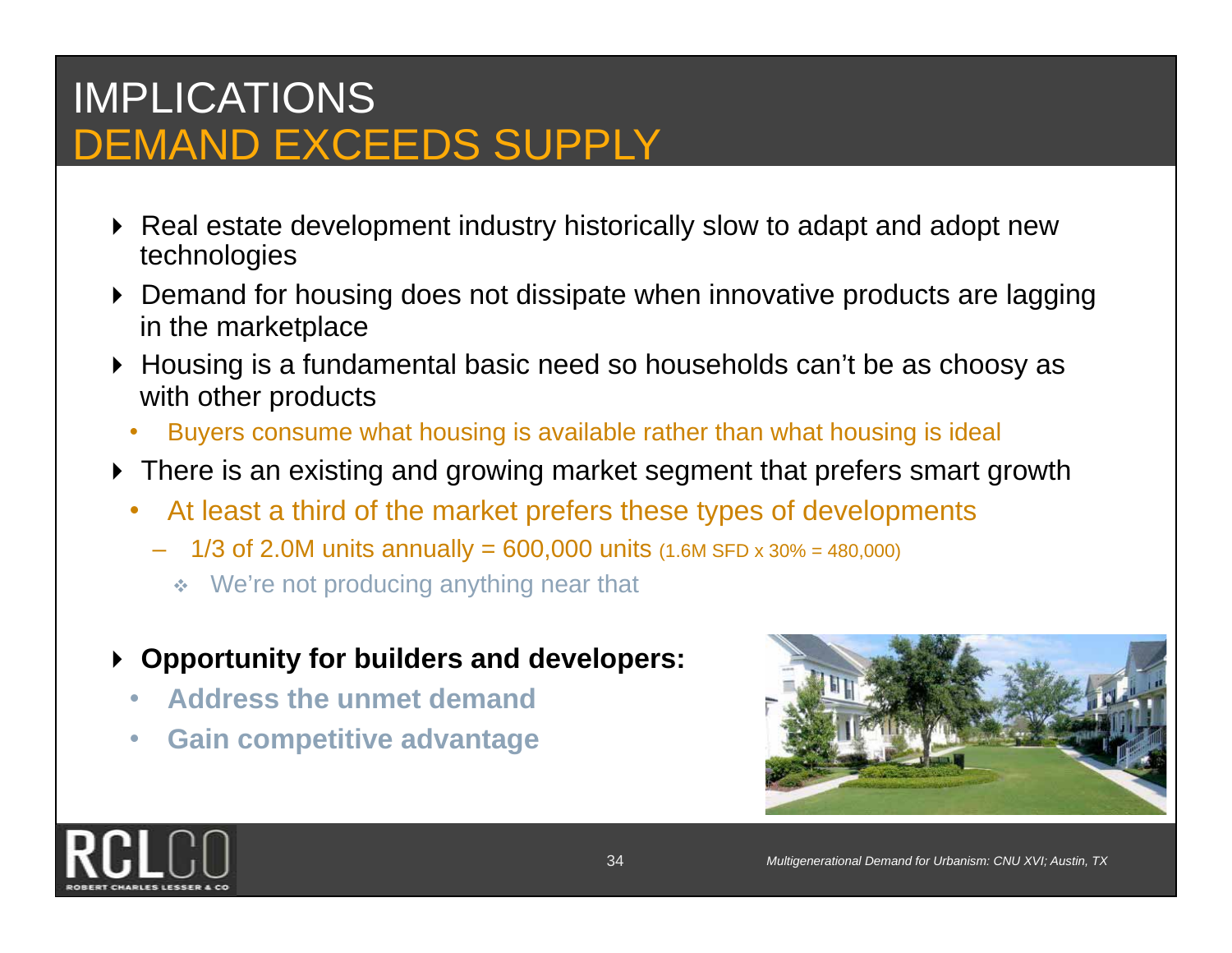#### IMPLICATIONS GEN Y





- Intown areas and inner suburbs will remain on an upward trajectory
- Diversity, walkablity and proximity to jobs will be keys to site selection and premiums
- Renters will represent a steady stream of demand
	- Gen Y will shift toward homeownership in 2018
- Product types will remain smaller and affordable and should have focus on design over size
- Suburbs will need to evolve to remain attractive to Gen X/Y and Boomers
	- • More walkable areas, including new and existing town centers
	- • MPCs with greater variety of product and higher connectivity

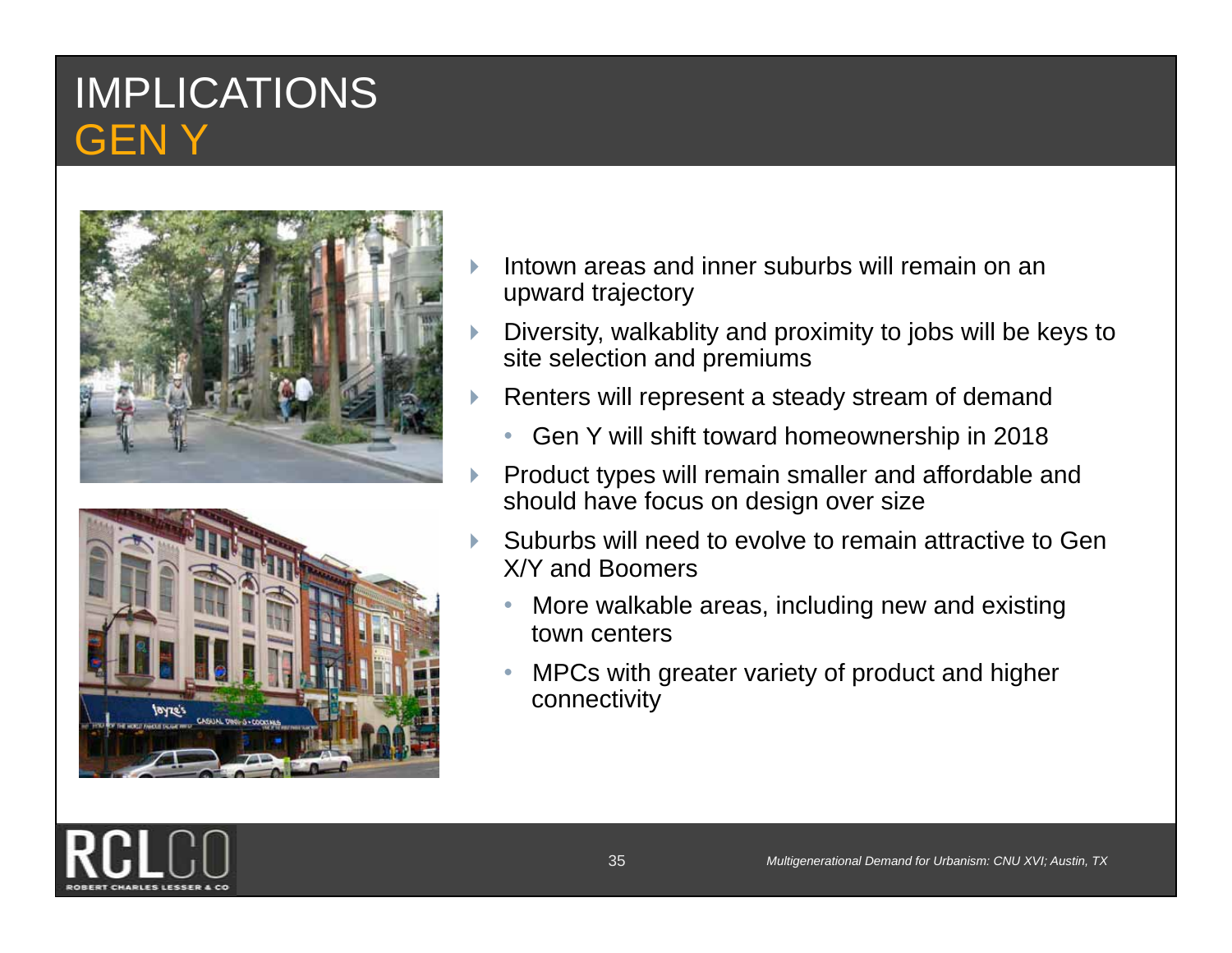# IMPLICATIONS BOOMERS

#### **Create opportunities to re-create/rewind, not wind down**

42% of Boomers would like to do things much differently if given chance

- Array of amenities that maintain physical health
- Address well-being & health concerns through programming and amenities
- ▶ Create social interaction opportunities
	- Third places, town centers
- ▶ Emphasize nature
	- Being a "healing developer" & living right by the land
- Create new learning opportunities and potential to continue working via technology
- Provide varied product opportunities and *multigenerational* setting

#### **But do not use age references as the dominant marketing strategy**

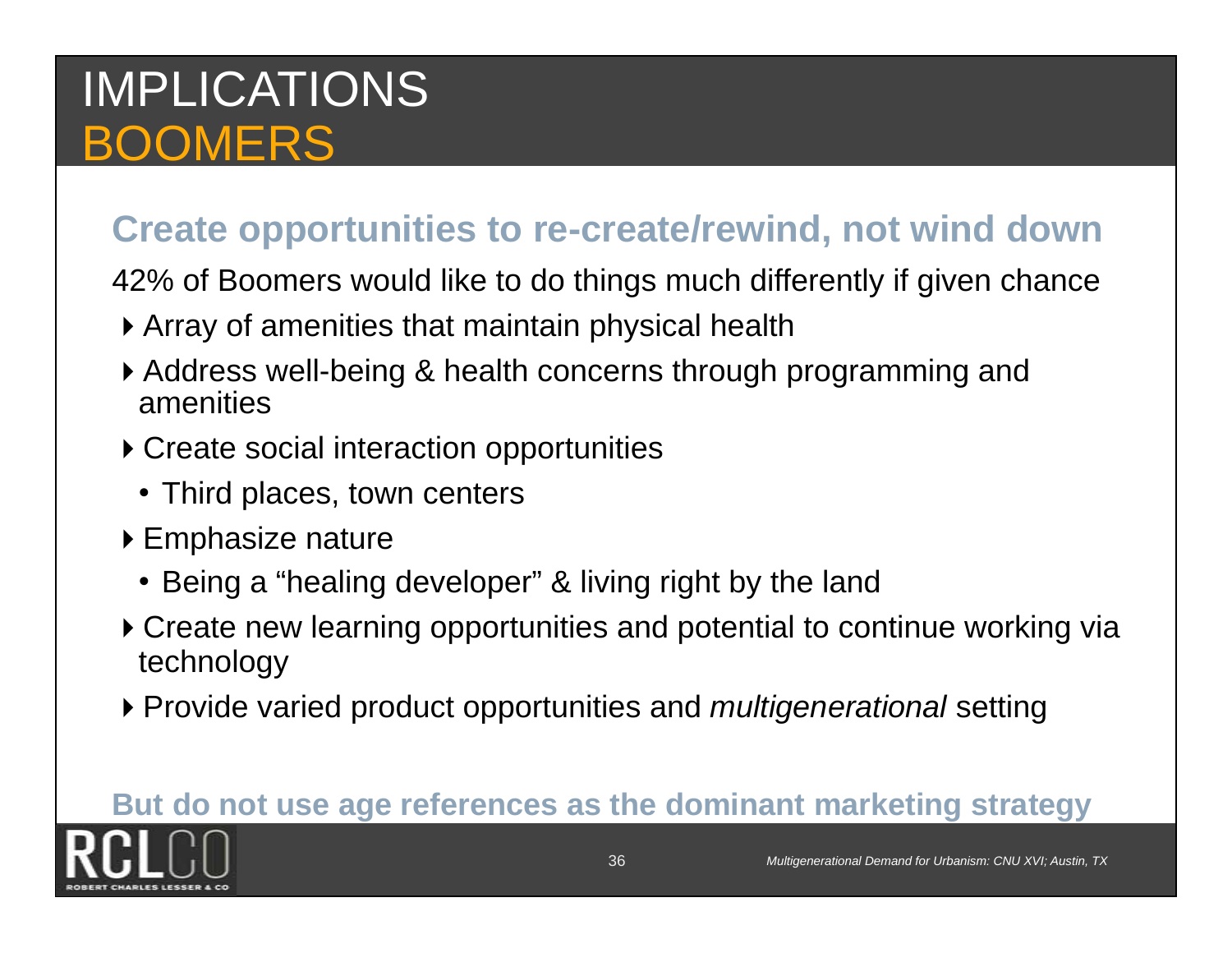#### LIFESTYLES RCLCO CONSUMER SURVEYS SUGGESTS 1/3 WANT SMART GROWTH PRODUCTS

|                                     | 2007                                                                         | 2010                                                                                 | 2015                                                                                       | 2020                                                                           |
|-------------------------------------|------------------------------------------------------------------------------|--------------------------------------------------------------------------------------|--------------------------------------------------------------------------------------------|--------------------------------------------------------------------------------|
| <b>Baby Boomers</b><br>1946-1964    | Families, empty<br>nesters                                                   | Matures families,<br>empty nesters, retirees                                         | Downsizing empty<br>nesters; retirees                                                      | <b>Retirees</b>                                                                |
| 77 Million                          | Single family homes<br><b>Townhomes</b><br>Upscale condos<br>$2nd$ Homes     | Single family homes<br><b>Townhomes</b><br>Upscale condos<br>$2nd$ Homes             | Smaller single family<br>homes<br><b>Townhomes</b><br>Condos<br>2 <sup>nd</sup> Homes      | Smaller single family<br>homes<br>Townhomes<br>Condos<br>2 <sup>nd</sup> Homes |
| <b>Generation X</b><br>1965-1980    | Young singles and<br>couples                                                 | Maturing singles,<br>couples and families                                            | Mature owner families;<br>downsizing empty<br>nesters                                      | Mature owner families;<br>downsizing empty<br>nesters                          |
| 52 Million                          | Urban & suburban infill<br><b>Townhomes</b><br>Condos<br>Single family homes | <b>Townhomes</b><br>Condos<br>Single family homes                                    | Single family homes<br><b>Townhomes</b>                                                    | Smaller single family<br>homes<br><b>Townhomes</b>                             |
| <b>Generation Y</b><br>1981 to 1999 | Singles and couples<br>in                                                    | Singles and couples<br>in                                                            | Singles, couples,<br>young families                                                        | Singles, couples,<br>families                                                  |
| 80 Million                          | Student housing<br><b>Rental housing</b><br>Condo<br>Urban infill            | <b>Student housing</b><br>Rental housing<br>Condo<br>Townhouse<br>Single family home | Student housing<br>Rental housing<br>Buying first home<br>Single family<br>Townhouse/Condo | Rental housing<br>Buying "Move-Up"<br>Single family<br>Townhouse               |

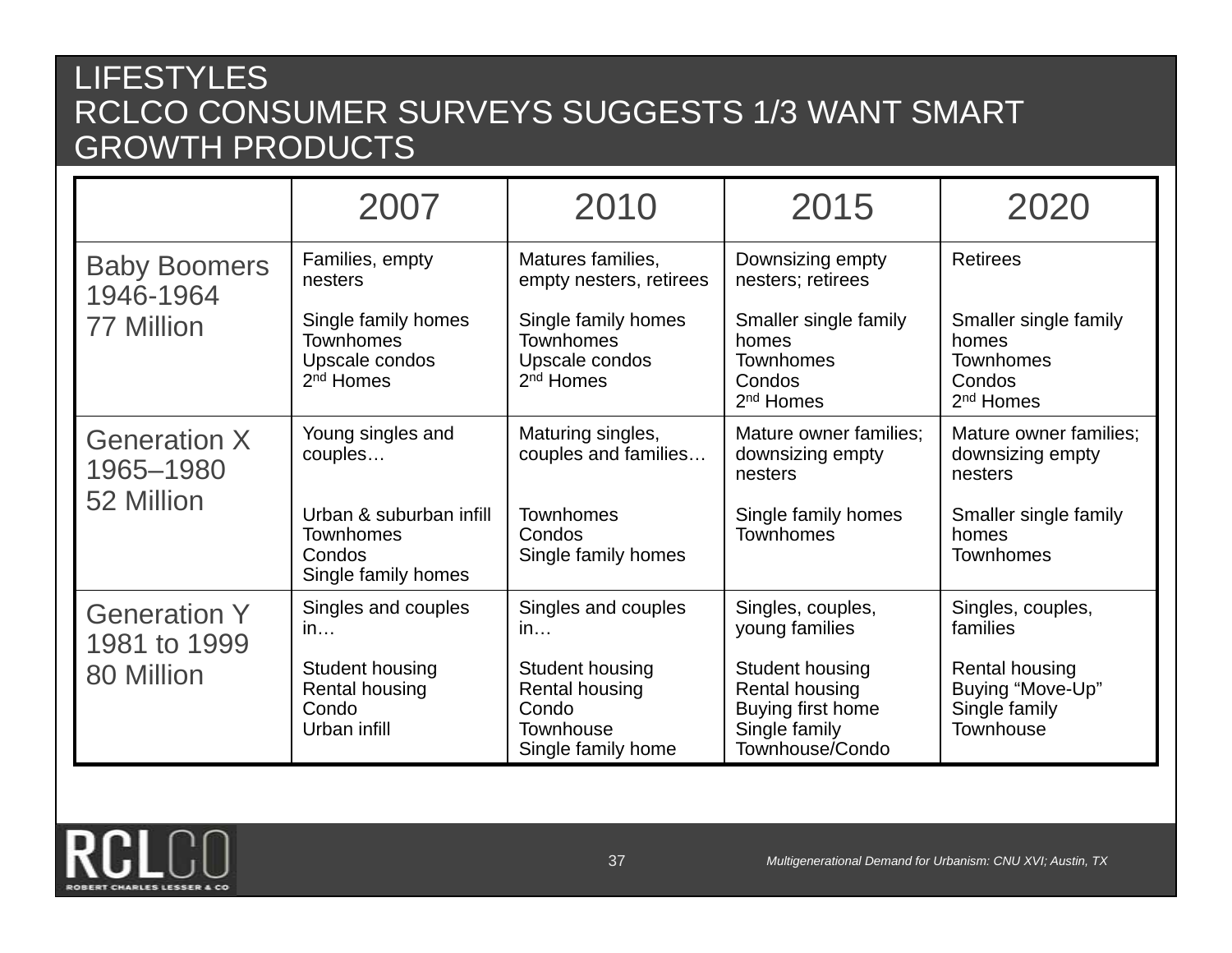

#### The Market for Multigenerational **Communities** Todd C. LaRue Vice President RCLCO (Robert Charles Lesser & Co, LLC)



ROBERT CHARLES LESSER & CO. REAL ESTATE ADVISORS